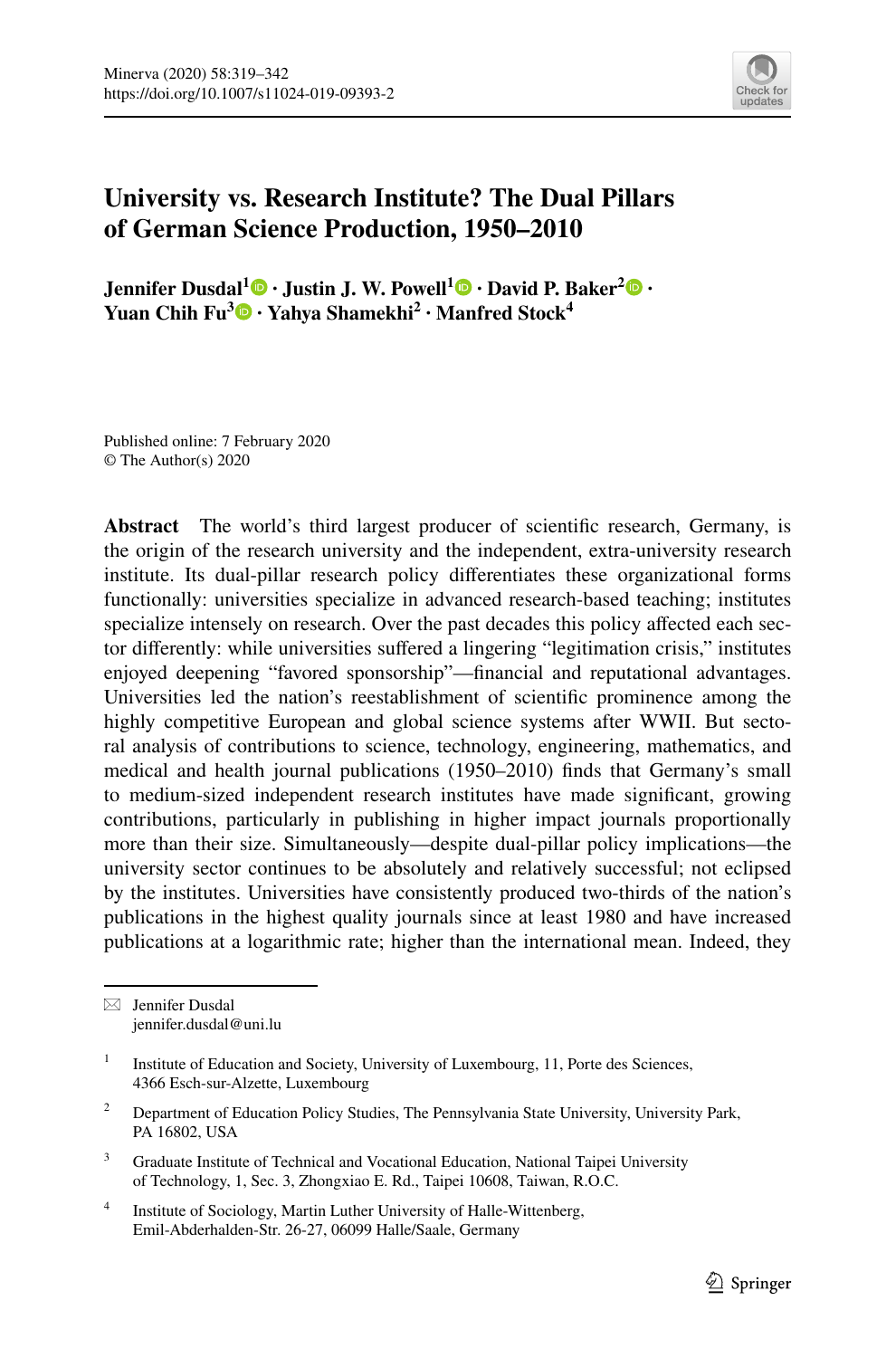led Germany into the global mega-science style of production. Contrary to assumed benefts of functional diferentiation, our results indicate that relative to their size, each sector has produced approximately similar publication records. While institutes have succeeded, the larger university sector, despite much less funding growth, has remained fundamental to German science production. Considering these fndings, we discuss the future utility of the dual-pillar policy.

**Keywords** Germany · University · Research institute · Research policy · Science production · STEM+

## **Introduction: Germany—Innovator in the Center of Europe**

Germany, currently the world's third largest producer of scientifc research, is credited with the origins of two major organizational forms responsible for generating scientifc discovery worldwide: the research university and the independent, extra-university research institute (hereafter, institute).<sup>[1](#page-1-0)</sup> As is well known, over the late 18th and early 19th century, universities in German-speaking Europe innovatively integrated a set of principles around higher education and scientifc research, most importantly the nexus of research and teaching, as the fundamental principle of the modern research university. Eventually, the new research-oriented university took shape and by the mid-19th century was internationally celebrated and emulated, though somewhat misinterpreted, including in nascent American universities (e.g. Geiger [2004](#page-21-0) [1993]; Lenhardt [2005;](#page-22-0) Ash [2006](#page-20-0)). While innovations continue elsewhere, the core principles behind this original model of the research university are now evident in universities throughout the world, and by the end of the period examined here there were 142 research-active universities in Germany. After developing the research university, Germany also pioneered the independent, government-funded, and highly prestigious research institute, a salient model frequently employed throughout the country, fnanced to varying degrees by various levels of government. Fully autonomous from universities and private interests and with academic freedom from the state in scientific pursuits, by 2010 there were 427 institutes undertaking basic scientifc research and publishing science, technology, engineering, and mathematics, plus medicine and health journal articles (hereafter, STEM+ papers), primarily coordinated within four umbrella organizations (Fraunhofer, Helmholtz, Leibniz, and Max Planck). With some modifcation, the form of the research institute has also been replicated outside Germany, such as the internal research laboratories within the U.S. National Institutes of Health, the researchers and laboratories of France's *Centre National de la Recherche Scientifque* (CNRS), and the national Academies of Science in the former USSR and China (Kreckel

<span id="page-1-0"></span><sup>&</sup>lt;sup>1</sup> "Institute" refers here only to stand-alone, independent organizations primarily undertaking scientific research with dedicated streams of state funding. The word "institute" has various meanings, however, and can also refer to research centers or clusters functioning within universities and other organizations, none of which are the kind examined here.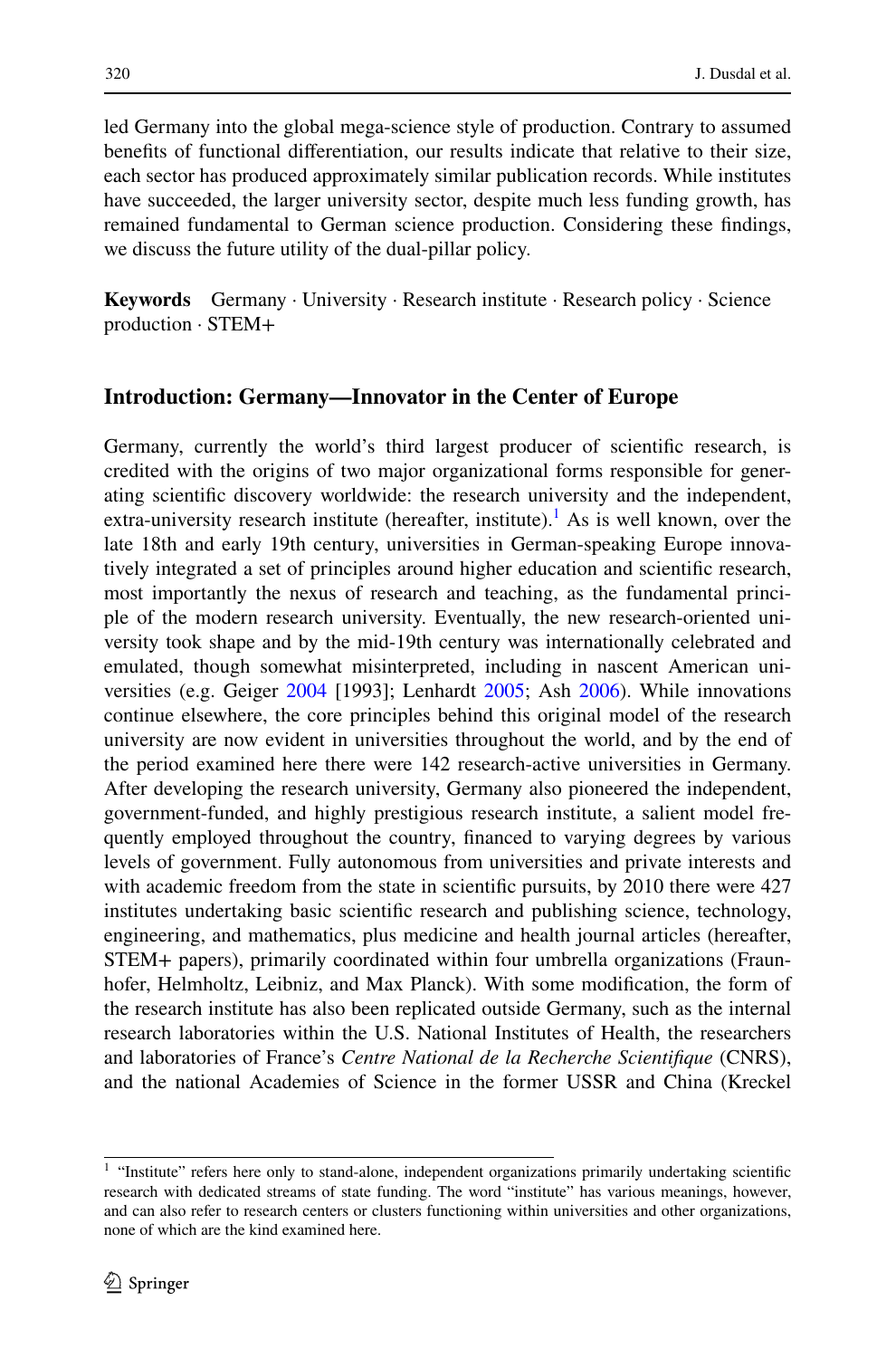

<span id="page-2-0"></span>**Fig. 1** Estimated Volume of STEM+ Journal Articles Authored by European Scientists; Percentage of Papers by Germany-based Authors; and Number of Universities and Research Institutes Contributing to Publications in Germany, 1900–2010. *Source* SPHERE project database of SCIE publications (Clarivate Analytics' Web of Science). *Note* Number of universities and institutes with at least one STEM+ publication approximates but does not necessarily match official totals of all universities and institutes as a small number may not have contributed articles in the database's journals in selected years

[2008](#page-22-1); Robin and Schubert [2013;](#page-22-2) Oleksiyenko [2014\)](#page-22-3). Here, we primarily investigate these "dual pillars" of German science production (see also Powell and Dusdal [2017a](#page-22-4)).

Consequently, and even in the face of severe national, regional, and global crises, the country's science production has been signifcant over the 20th century dominating early, fading during the middle, and rebounding in later decades. To put Germany's contribution in perspective, shown in Fig. [1](#page-2-0) are estimated annual journal publications in STEM+ from the European region and the percentage of these from Germany (data source described below). This region has been a major producer across a "century of science" of unparalleled discovery, from approximately the late 19th century until the present (Powell et al. [2017a,](#page-22-5) [b\)](#page-22-6). Termed the "small science" phase of the 20th century, notable for its novel increase in scientifc disciplines, topics, and discoveries, it was launched by European scientists who were then authoring about two-thirds of the world's scientifc journal publications, many of whom worked within research universities inspired by the German model (de Solla Price [1963\)](#page-21-1). And a large share of this production was from Germany itself. For example, of the estimated 6,300 STEM+ papers from European countries published in 1900, 70 percent were authored by at least one Germany-based scientist. Not surprisingly given the critical junctures due to an illiberal fascist regime, defeat in WWII, plus its post-WWII political division, Germany's proportion began a steep decline from about 1940, dropping to below 10 percent of Europe's papers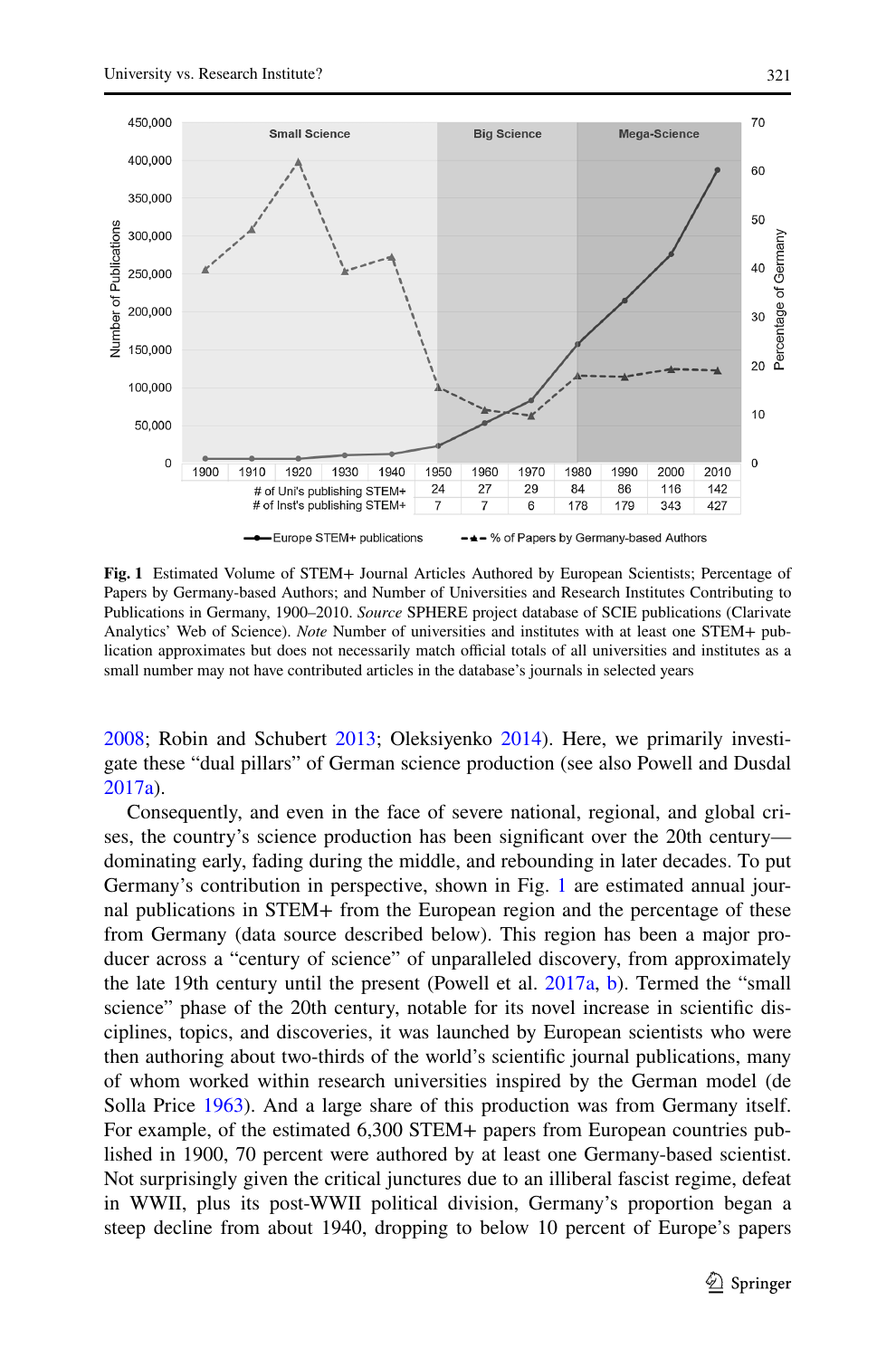by 1970. This coincided with what has been referred to as the "big science" phase<sup>[2](#page-3-0)</sup> with its unprecedented growth in papers from scientists researching in a growing number of nations, most notably in the U.S. Even with a scientifcally weakened Germany, Europe during this period continued to contribute just under 40 percent of global journal articles in STEM+. The worldwide culmination of the trends already occurring in the emerging research universities in Germany by 1900 may be termed "mega-science," which by the 1980s marked the intensifcation of scientifc capacity-building and publication in Europe—and globally (Baker and Powell forthcoming). The publication rate, refecting unexpected "pure exponential growth," rose to over one million annual papers by 2010, authored by scientists working in dozens more countries, resulting in large part from global higher education expansion (Powell et al. [2017a](#page-22-5), [b\)](#page-22-6). In the midst of this global sea-change, by the 1980s German science had rebounded and consistently contributed just under 20 percent of a constantly expanding volume of papers from Europe. By 2010, the country's rebuilt and growing science capacity produced over an estimated 74,000 new STEM+ papers, third globally after the U.S. and China.

Germany's current science production is clearly impressive. Yet unlike other leading productive countries, it relies on a higher education and research policy that increasingly diverges from the rising centrality of the research university in the majority of nations' science production. Supported by deeply held political and cultural assumptions, since 1950, the guiding principle behind the German Federal Republic's and then a reunifed Germany's research policy is the image of universities and institutes each representing a supporting but diferentiated "pillar" of science production. By the 20th century, Germany's states (*Bundesländer*) chartered, funded, and managed universities that had the specifc function of university education, including preparation of the country's future scientists. Universities, relying on competitive R&D revenue, were undertaking research as part of their mission, but this role was assumed to be steadily and properly eclipsed by the institutes, the home of world-leading specialists in selected scientifc felds. Extra-university research institutes were considered organizations of the "best and brightest" researchers guided by prestigious senior scientists in the systematic pursuit of the most cuttingedge science possible. Their overall conditions for research are characterized by well-resourced dedicated streams of federal and *Bundesländer* funding, albeit recently with some competitive revenue streams added in and becoming increasingly important. While the early charter of some institutes involved partnerships with industry (a form of doing research also pioneered in Germany, but not examined here), they were never limited to research primarily for economic, military, or state purposes, and have evolved into centers of fundamental scientifc inquiry to be

<span id="page-3-0"></span><sup>&</sup>lt;sup>2</sup> The concept of "big science" in this paper is based on de Solla Price's [\(1986](#page-21-2)) analysis that science is now more than just the growth of the science system and an increase of scientifc publications; rather, the organization of research involves larger teams engaged in collaborative work, with research tasks requiring more fnancial support and personnel and coordination, and scientifc innovation increasingly intertwined with technological development (see Felt et al. [1995\)](#page-21-3).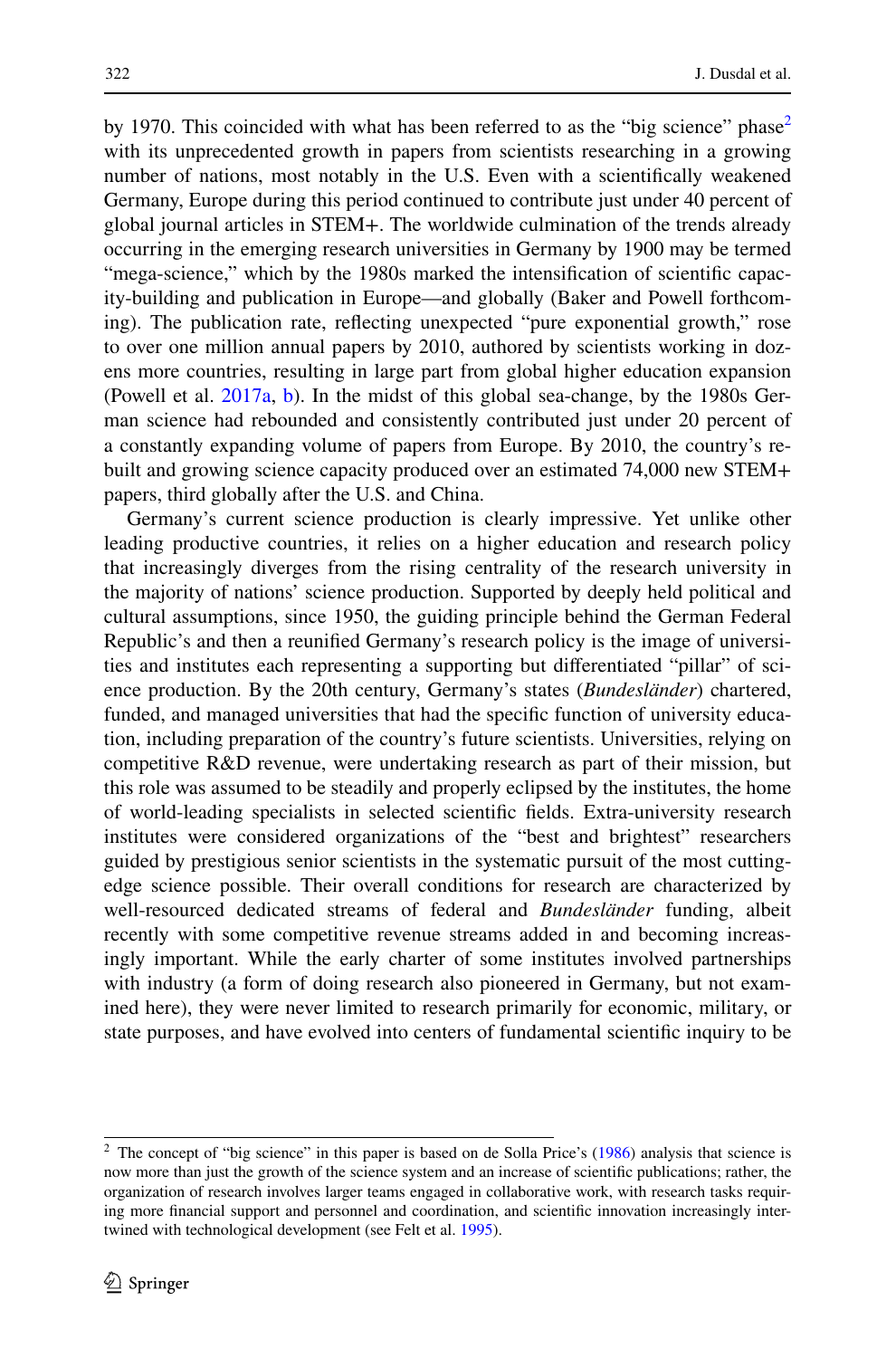shared openly with the world's scientifc community in the standard fashion of journal articles, conferences, and so forth.

As the term "dual pillars" implies, while functionally diferent to a degree, the two main organizational forms of science are widely assumed essentially equal in their importance. Intentionally and unintentionally, this assumption has, however, neither led to equality in resource allocation nor in legitimation. Instead, the dualpillar model has yielded uneven levels of public research funding, access to scientifc talent, and cultural prestige within German science. Especially over recent decades, the institutes have received proportionally more while the universities have received proportionally less from expanding national R&D investments (Hinze [2016](#page-21-4); Hohn [2016\)](#page-21-5). For example, by 2017, even though among European nations Germany spent the most on R&D (3 percent) relative to its very high GDP, its universities received only 17 percent of these funds, while a signifcantly larger share went to support research in the well-resourced institutes (OECD.stat [2019](#page-22-7)). As a result, the institutes' role in scientifc discovery enjoys a kind of "favored sponsorship" by the state in terms of resources, and within the general society is refected in enormous prestige. In contrast, a long simmering "crisis of legitimation" of universities and their role in science has meant that they must do more with less, given the steadily rising student numbers, heavy teaching loads, and increasing competition for research grants (Schimank [1995](#page-23-0); Enders et al. [2002;](#page-21-6) Mohrman et al. [2008;](#page-22-8) Timmermann [2010](#page-23-1); Henke and Pasternack [2017](#page-21-7)). Accentuating the sense of a crisis is that few of the country's universities achieve top positions in widely publicized international rankings, despite multiple cycles of an "Excellence Initiative" policy designed to select and valorize some leading universities thought then able to compete globally at the highest level.

At the same time, an essential factor in the trajectory of global science has been the rise in the centrality of the research university; in 1900 only a third of the world's scientifc papers were authored by university-based scientists, yet over the next 110 years that proportion grew to fully 80 percent of new publications annually (Zhang et al. [2015](#page-23-2)). Also, recent cross-national investigations fnd that the research university, particularly so with global mega-science, is robustly productive, even in environments with less than optimal resources (Powell et al. [2017b](#page-22-6); Dusdal [2018;](#page-21-8) Owen-Smith [2018\)](#page-22-9). It is with some irony, then, that the central innovation behind the organizational form of the research university—integrating preparation of future scientists with scientifc research—has, at least at the policy level in its country of origin, been diferentiated and downgraded to a degree, and that worldwide intensifcation of this earlier model has not been optimized in Germany's research universities.

The implication of the dual-pillar model is that the institutes lead the way *and* they form the foundation of the country's science production, while over time universities should have receded in this respect as they focus on teaching and training future scientists. Scientists in universities are, of course, expected to undertake research, but under the dual-pillar policy, disproportionate resources, intellectual prestige, and greatest legitimation for scientifc discovery fow towards the institutes. Although this remains a widely held assumption among higher education and research policy makers, it begs the question of what the dual-pillar research policy has meant for science production during the reestablishment of German's scientifc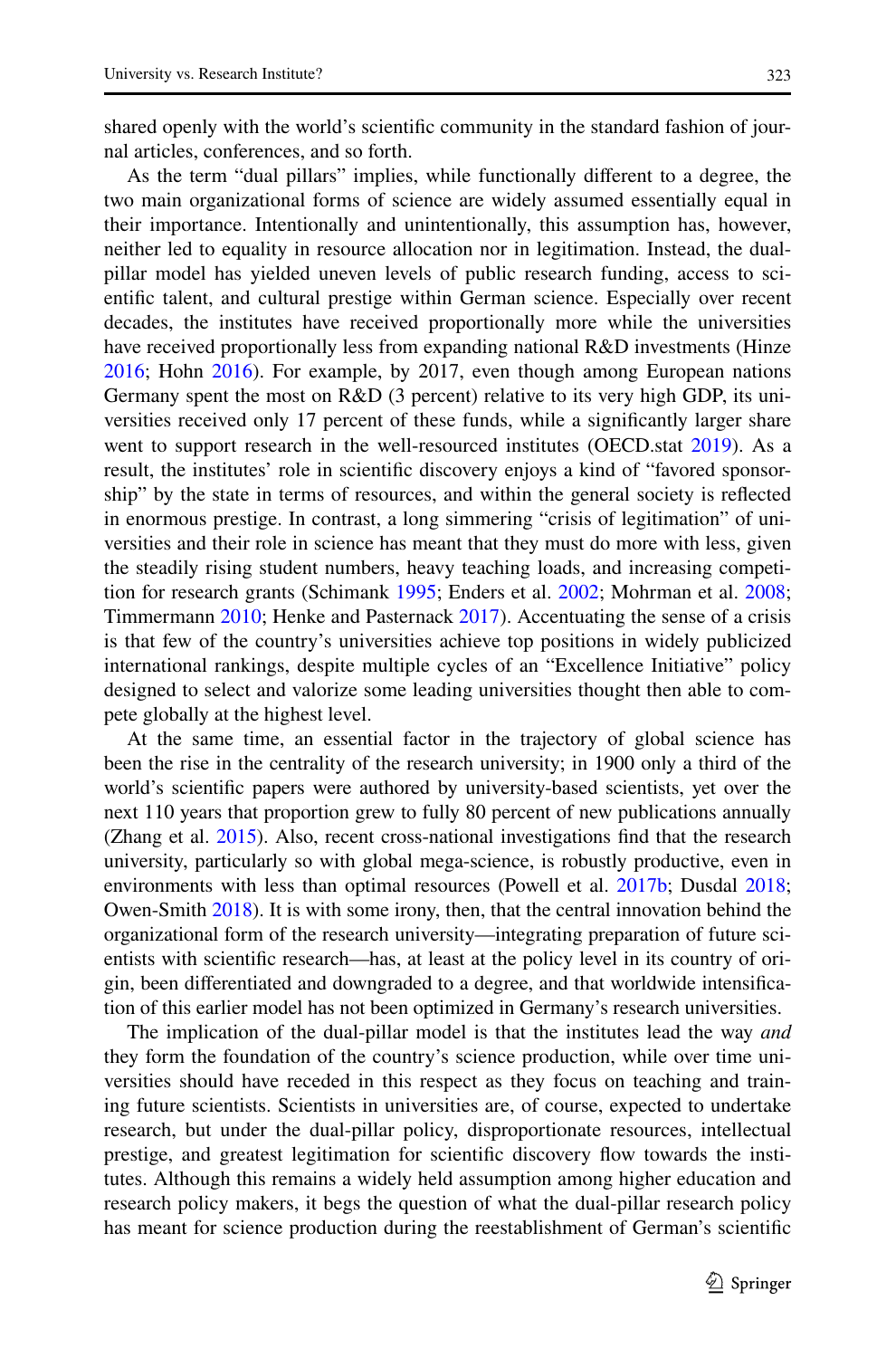prominence. Even though the country played a central role in the origins of both forms of doing advanced research, there has never been a systematic, long-historical assessment of their relative impact on Germany's prodigious scientifc output (but see Heinze and Kuhlmann [2008](#page-21-9) for a two-year assessment). This is now possible to undertake with a unique dataset.

A summary of the historical development of these organizational forms that led to the dual-pillar policy with their now globally atypical diferentiated positions sets the context. Then, with national data on STEM+ publications from 1950 to 2010, collected during the international, multidisciplinary project "Science Productivity, Higher Education, Research & Development, and the Knowledge Society (hereafter SPHERE)," (see Powell et al. [2017a](#page-22-5)), we address three empirical questions on *foundation, mega-science, and efficiency. Firstly, foundationally, to what extent was* the primary objective of the dual-pillar research policy achieved: namely, did institutes surpass universities in producing most of the nation's volume of science as university research conditions eroded? Secondly, as also implied by this policy, did institutes adopt regular use of key characteristics of global mega-science production before universities and eclipse them in these practices? Thirdly, is there evidence that institutes are more efficient in science production than universities? Lastly, in light of the results, we consider the logic and future sustainability of the dual-pillar policy and its ensuing sponsorship of institutes as well as university crisis.

#### **Synopsis of the Development of the University and Research Institute**

What is widely acknowledged as the "Humboldtian" model of university-based science stems from four ideals: academic freedom to teach, learn, and inquire; unity of teaching and research for deeper inquiry; broadest possible inquiry including science and humanities; and, primacy of "pure" or basic science striving for universal knowledge. All are underpinned by the elusive, yet frequently extolled, notion that participation in advanced education and its scholarship, and by extension scientifc discovery, is essential for nothing short of human cultivation (*Bildung*). Despite these ideas' centrality as guiding principles, and contrary to popular belief, they never represented a fully articulated formal organizational blueprint for universities in Germany or elsewhere, nor did they mostly spring from Wilhelm von Humboldt the person, nor were they part of one concisely-derived model arising from a single university at a single point (e.g., University of Berlin founded in 1810) (Ash [2006\)](#page-20-0). Nevertheless, over a long developmental period infuenced by many thinkers and educationalists at a number of universities primarily in German-speaking regions, there was something substantial and appealing enough in these guiding principles to lead to what is now referred to as the "research university," an organizational form of advanced education and knowledge production assumed to have contributed to the country's pre-eminence in science over the 19th century and facilitating the take-off of the century of science (Rüegg [1999;](#page-23-3) Lenhardt [2005;](#page-22-0) Meyer [2017\)](#page-22-10). Slowly evolving out of the Western university from the 14th century, these German forerunners to the contemporary research university were sporadically established from the mid-18th century and then were gradually joined by a steady founding of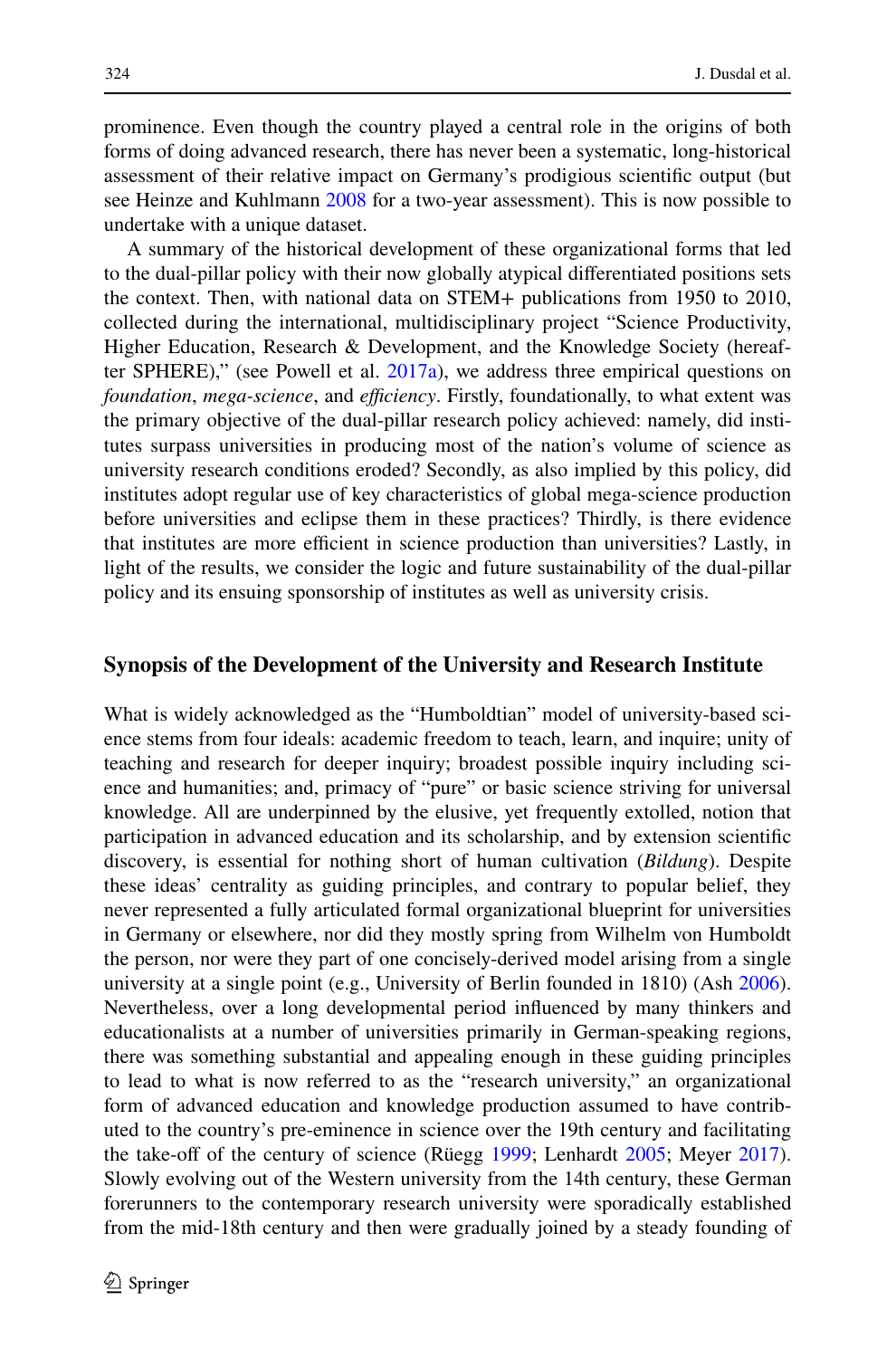new ones. Over the 18th century, 13 universities based on these ideas to one degree or another were established. By the beginning of the early 19th century, the formation of such universities had become routine.

This early development meant that Germany entered the century of science with functioning research universities that enjoyed enough academic freedom and the integration of education and inquiry to fashion signifcant capacity to generate new science. On the eve of the take-of of the small science phase in 1900, Germany already had approximately 30 research universities whose faculty members were publishing STEM+ papers in a growing set of journals operating much like the contemporary scientifc journal, often published in German. This was the largest set of research universities in a single country, since, for example, the United States, with 25 percent more population, would not have over 30 research universities until the 1920s (Fernandez and Baker [2017](#page-21-10)). As would be expected, the two world wars and the National Socialist regime along with the 1930s world economic depression shattered Germany's pre-eminence in science. Already by 1931, for example, and through to 1939 more than 3,000 scientists—approximately 40 percent of all scientists in German universities—were forced to leave their positions because of Jewish heritage or oppositional political afliation (Köhler and Naumann [1994](#page-22-11): 652). As shown in Fig. [1](#page-2-0), by 1940 the devastation of human and capital resources plus ideological purges and collusion rendered only 24 of its universities—with weakened capability—still publishing basic science in the world's leading journals. Immediately following WWII though, and then on into the big science phase, the university, based on the principles of its forerunners' integration of teaching and research, was reestablished. Over the 1960s the Federal Republic founded research-active universities *en masse*, so that seven new higher education organizations opened their doors in 1962, and another four did in 1964. The early 1970s saw the most dramatic expansion, with fve founded in 1970, 34 in 1971, and seven each in 1973 and 1974. Even though the German Democratic Republic did not generate many STEM+ papers published in Western journals, after reunifcation in 1990 growth in doctoral degreegranting research universities increased in this region as well. In 2010, Germany had 142 research universities, over one-third as many as in the U.S. with by then four times more population. $3$ 

The German form of the research university, more or less based on the Humboldtian principles, enjoys a mythical reputation globally, yet its historical reputation is considerably greater than the long-term realization in its country of origin. Ironically the re-establishment of research universities after WWII sufered through underfunding and policies to separate teaching from research. Massive tertiary educational expansion, particularly since the 1960s, established a pattern of chronic underfunding, instead of enrollment-induced equivalent investments that expanded

<span id="page-6-0"></span><sup>&</sup>lt;sup>3</sup> East Germany, in line with USSR science policy, adopted state-controlled research academies and did not contribute much to western STEM+ journals. Between 1950 and 1990, the total growth rate in STEM+ paper publication was due mostly to West German-based organizations. The East German system, based on an academy model, provided suboptimal conditions for science production (see Mayntz [1994](#page-22-12); Gläser and Meske [1996\)](#page-21-11).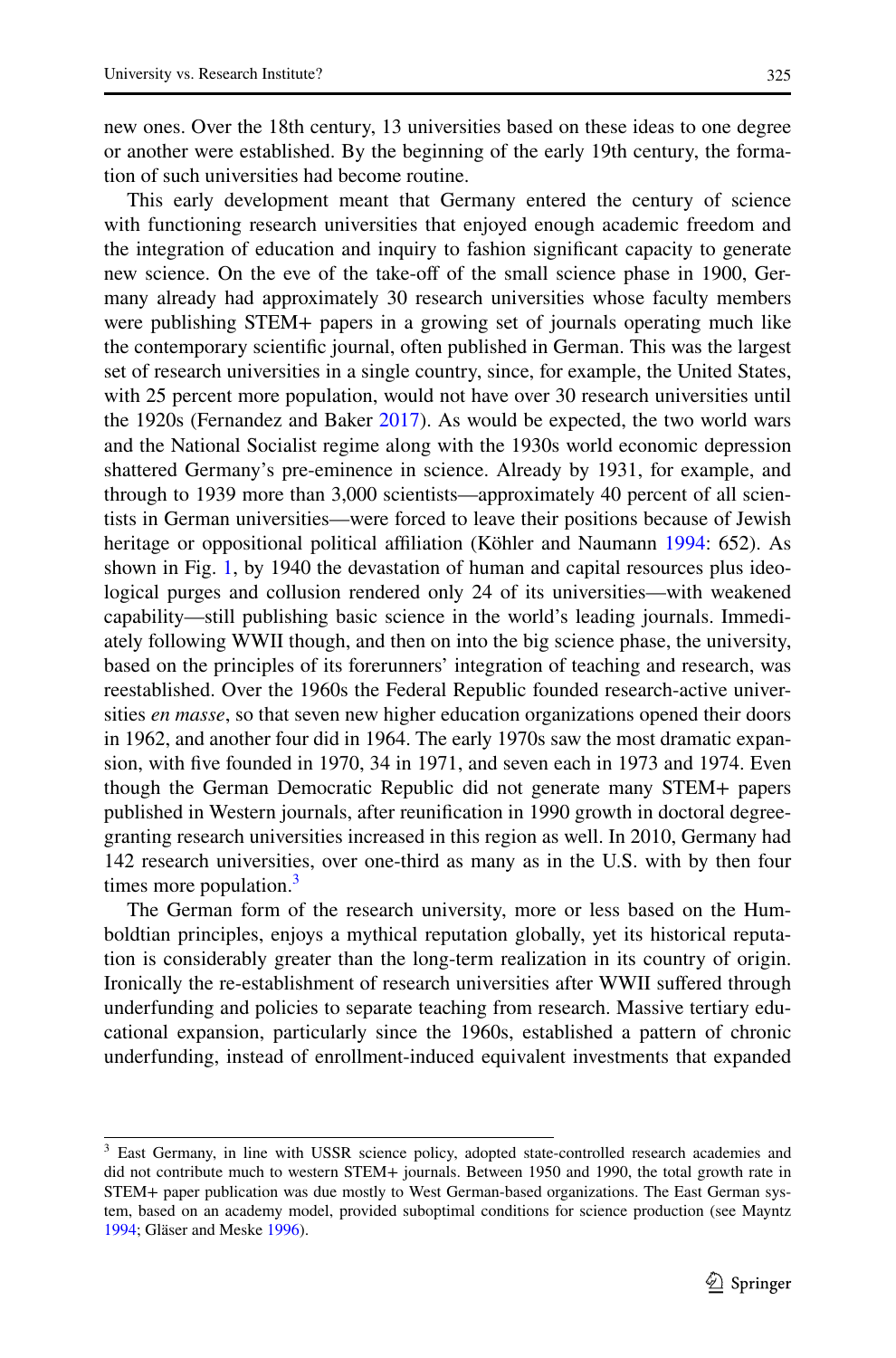research capacity in other countries' higher education systems (Naumann [1990;](#page-22-13) Pritchard [2006](#page-22-14); Baker and Lenhardt [2008\)](#page-20-1). Increased teaching loads have overshadowed research as rising student enrollments were not accompanied by proportional increases in hiring of professors or senior research staf. Universities seem trapped in a zero-sum dilemma between using set funding allotments for both teaching and research expenditures, and as pressure from the former rose with expansion of enrollments, the latter has sufered (Schimank [1995](#page-23-0); Hüther and Krücken [2018\)](#page-22-15). After the onset of the massifcation of tertiary education in the 1960s, research universities have steadily been taxed with educational tasks such as training approximately two-thirds of the country's total postsecondary enrollment and generating a high PhD graduate rate, both among the highest rates of all developed national postsecondary systems (OECD [2017\)](#page-22-16). Further de-integration of teaching and research occurred through the establishment of universities of applied sciences (*Fachhochschulen*), devoted more to teaching in technical felds (not PhD granting) than research. Academically drifting, the *Fachhochschulen* have gradually increased their participation in research, mostly in collaboration with industry on applied problems (Teichler [2005;](#page-23-4) Kaiserfeld [2013\)](#page-22-17).

Arguably, the major reason behind this historical paradox is the parallel development and rise in stature of the research institute devoted solely to scientifc discovery. In 1911, the Kaiser Wilhelm Society was created as a prominent association of eventually 21 research institutes resourced initially with private funds from industrialists and with considerable legitimation and prestige granted directly from the monarchy. Innovative university-industry research collaborations leading to institutes independent from universities were already occurring, such as Justus Liebig's 1840 research laboratory at the University of Gießen, and later Carl Duisburg's scientifc leadership at Bayer AG (Woolf [1984;](#page-23-5) Rohrbeck [2010](#page-23-6)). In contrast, the Kaiser Wilhelm Society was founded at the core of Wilhelmine *Sammlungspolitik* (the politics of national cohesion), essentially at the "institutional apex to concentrate the intellectual achievements of the German nation" (Peacock [2016](#page-22-18): 101). With the fall of the German Empire in WWI, these institutes carried on as part of the attempt to rebuild German science and later colluded with the National Socialist regime, including criminally providing technical assistance for the machinery of the Holocaust and other atrocities. After WWII, the society was disbanded and its administrative leaders were tried and imprisoned; then, with clearer legal autonomy from political involvement, this form served as the precursor to the institutes of the Max Planck Society (*Max*–*Planck*–*Gesellschaft*, hereafter MPS) (vom Brocke [1996,](#page-23-7) [1999](#page-23-8); Heim et al. [2009\)](#page-21-12).

Including some research services for industrial applications, the MPS model of an independent research institute was followed in 1949 for applied sciences by institutes of the Fraunhofer Society (*Fraunhofer–Gesellschaft zur Förderung der angewandten Wissenschaften*); in 1969 for basic and applied research by the Leibniz Association (*Wissenschaftsgemeinschaft Gottfried Wilhelm Leibniz*); and, in 1995 for large-scale infrastructure by the Helmholtz Association (*Helmholtz–Gemeinschaft Deutscher Forschungszentren*) (Helmich et al. [2018](#page-21-13)). With maturing mega-science, Germany signifcantly founded and funded more institutes with researchers publishing in leading STEM+ journals, rising from 6 in 1970 to 179 in 1990, and to 427 by 2010. And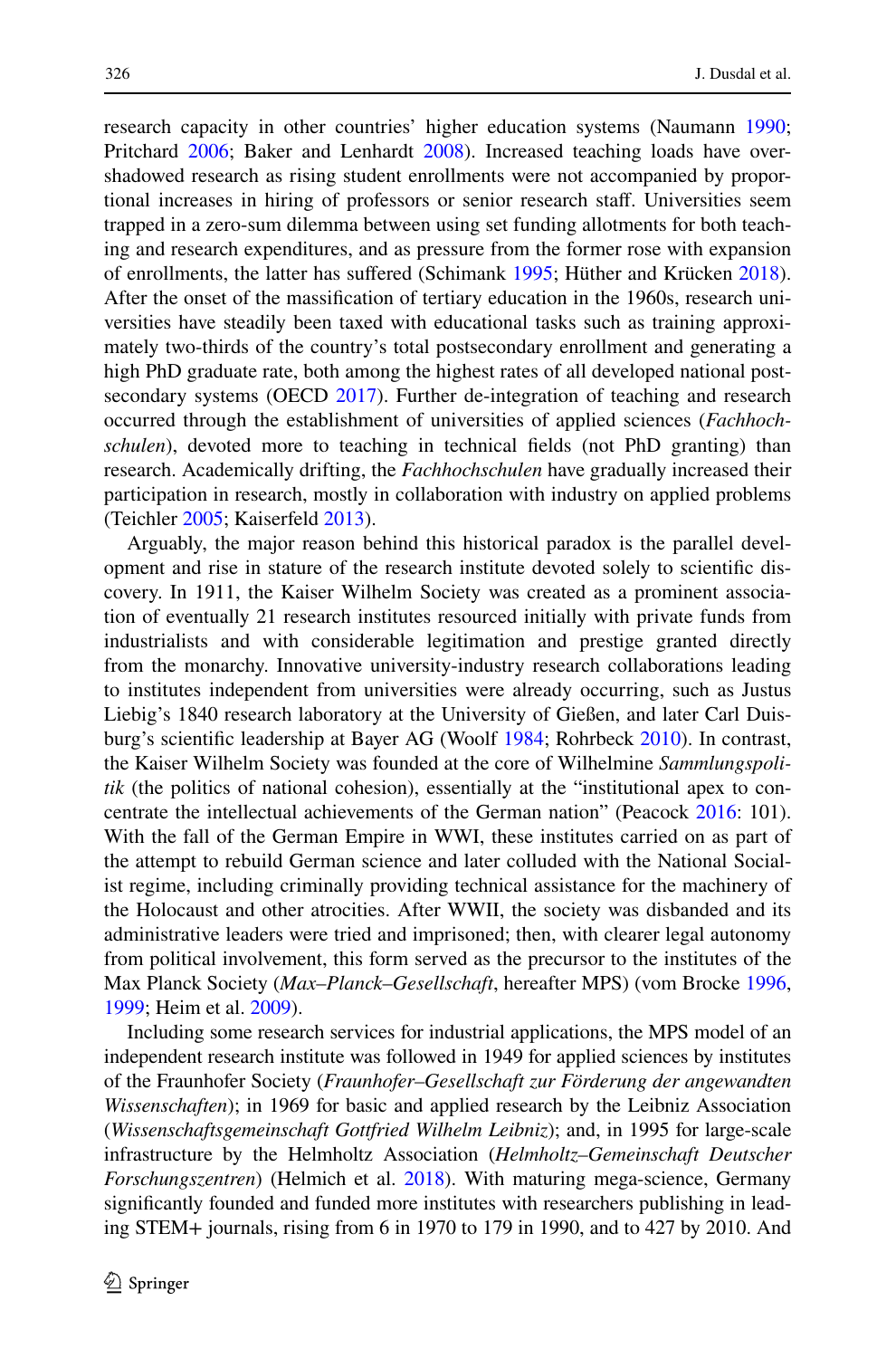unlike universities, since institutes mainly do research, their considerable interlocking federal and state funding allocations are solely dedicated to scientifc ends, often oriented to the cutting-edge in specialist felds (see Schimank [1995](#page-23-0); Braun [1997](#page-21-14)).

If the Humboldtian ethos of *Bildung* culturally permeated the development of the research university, then the related ethos of the "genius" infused the development of the institute. And while each ideal's implementation over the 20th century led to a diferent path, they stem from a shared source (Watson [2010\)](#page-23-9). Like the holder of a chair-professorship once representing the pinnacle of intellectual preeminence for an entire academic feld in the German and European university, the *raison d'etre* and organization of the institute were, and still are, to maximize the contributions of an identifed scientifc genius, ideally in the prime of a career, sitting at its head as director and built around him or, rarely, her (Zippel [2017](#page-23-10)).<sup>[4](#page-8-0)</sup> This has become known as the "Harnack principle," named after Adolf von Harnack, the frst president of the Kaiser Wilhelm Society, and is the embodiment of this genius ethos of the country's research institutes (Vierhaus [1996](#page-23-11)). More valued even than maintaining a rationalized topical diferentiation of science across institutes, the Harnack principle organizes the founding and ending of specifc institutes built around selected individual scientists, so if there is no new genius in a particular feld (or more likely, the former one retired), the rationale for "his institute" erodes. Softened, the ethos nevertheless lives on; note how a contemporary report from the DAAD (German Academic Exchange Service) describes the institutes of the MPS: "The scientifc attractiveness… of the Max Planck Institutes are built up solely around the world's leading researchers, who themselves defne their research priorities and are given the best working conditions" (Bode [2015](#page-21-15): 38). A director not only has full power over hiring scientifc staf and allocating research budget, he or she has full authority over the course of science of the institute (or a department of a larger institute). The institute form was not meant to be a wholly diferent organization for doing science; in many ways it simply extended one part of the original design of the university: the professor as autonomous generator of new knowledge. The Harnack principle, along with steady fows of signifcant resources, however, imbues the country's institutes with autonomy and a celebration of excellence well beyond that enjoyed by the research university. From striking, architecturally unique buildings to unabashed self-celebration of its ethos, the institutes capture considerable scientifc resources and prestige, thus perpetuating the logic of the dual-pillar research policy (Peacock [2016\)](#page-22-18).

## **Data and Methods**

### *Publication Data*

The data analyzed here are STEM+ journal publications with at least one author based at a German university or institute in the decennial years from 1950, by which

<span id="page-8-0"></span><sup>4</sup> Refecting well-known gender discrimination in science, the German institute system has been particularly slow to "identify" female geniuses (Zippel [2017](#page-23-10)).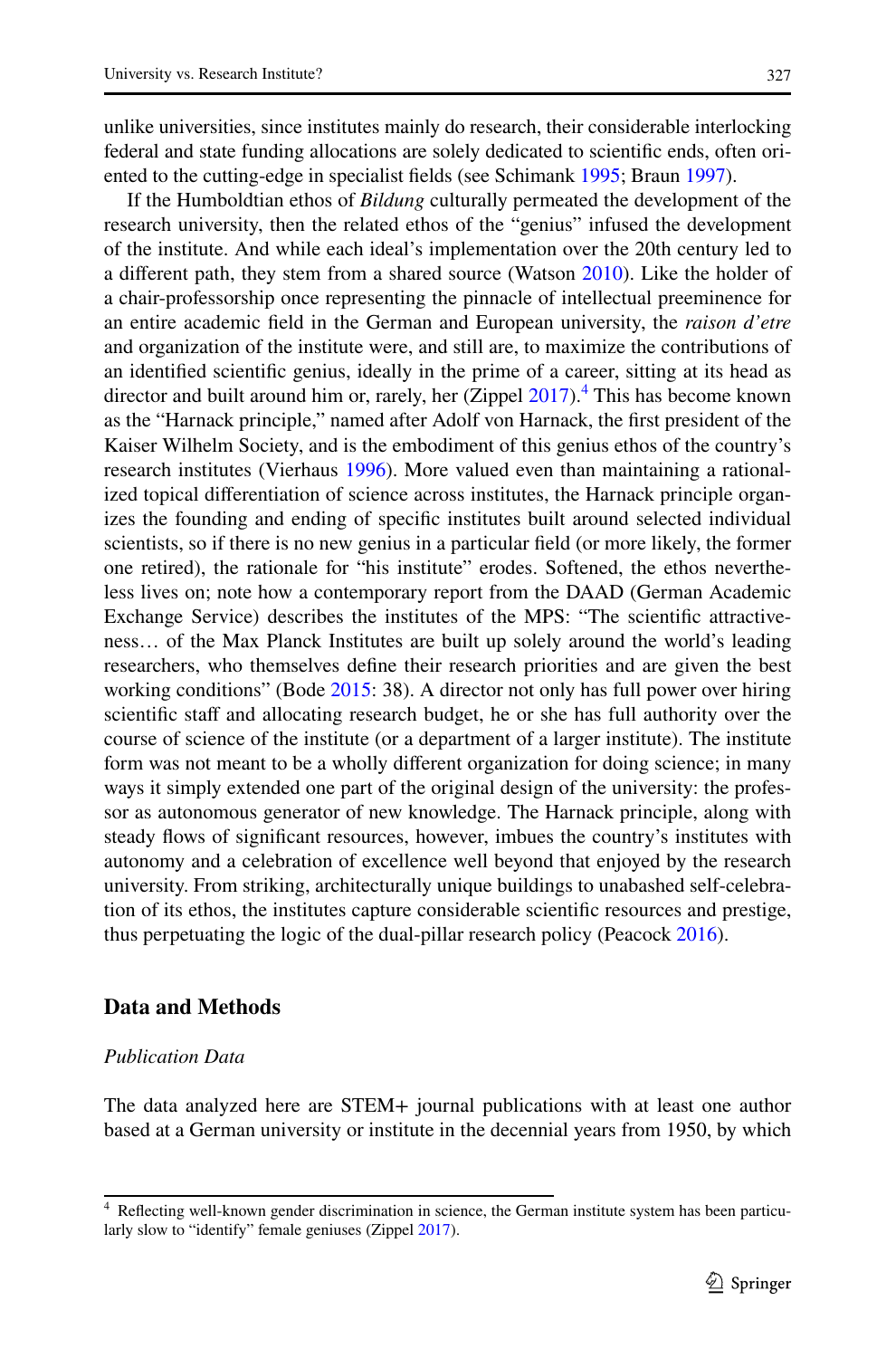time the post-WWII institutes began to be a signifcant part of the formation of the dual-pillar policy, to 2010, and with later starting years for some indicators due to data availability. Despite the increasing role of conference proceedings, reviews, letters, and now direct online sharing of results in some disciplines (e.g., physics sub-felds), the peer-reviewed, STEM+ research article published in an established journal remains the most central record of science to assess sector contributions to national productivity, and is often the foundation for other scientifc outcomes, such as patents and applications (Wible [2017\)](#page-23-12).

A total of 176,809 analyzable STEM+ publications is derived from two sources. First, from the decennial years from 1980 to 2010 (and 2005), data originate from Thomson Reuters (now Clarivate Analytics) Web of Science "Science Citation Index Expanded" (SCIE) of about 12,000 leading journals that regularly attract over 95 percent of all citations and represent approximately a quarter of all published research serials in all languages worldwide (Adams [2013\)](#page-20-2). For each publication, the data include date, title, journal title, authors and their afliations, journal impact factor (JIF), and STEM+ sub-feld. To address inevitable inconsistencies across author addresses, such as "Univ of X" versus "University of X," verifcation and recoding of author afliations and addresses were completed based on historically consistent codes for all of the country's universities and other organizations with scientists producing STEM+ journal publications. Verifcation analysis revealed that from 1980 to 2010 the Web of Science coverage of journals was comprehensive, with low rates of missing information on articles and authors' afliations and addresses; furthermore, these data match supplemental estimates from some of Elsevier's Scopus, the other major database analyzed in bibliometric research (Glänzel [2016](#page-21-16)). Second, Clarivate Analytics' data prior to 1980 includes a comprehensive database with lists of journals and research article publications; however, country and organization afliation information are substantially missing. To address this, a sample of publications was drawn and project coders obtained original print copies and extracted author afliation and city and country information. Using the Clarivate lists for 1950, 1960, and 1970 as the sampling frame, a stratifed two-stage sample of journals and then research publications in journals was drawn for each decennial year, with strata of four journal topic categories (Science, Technology, Health, and Other), and of leading journals published in English, German, French, and Russian. Then 5 percent (or 30 titles, whichever was greater) of journals were randomly selected by strata, and from each sampled journal, 30 research publications (or all if less than 35) across the annual issues were randomly selected. Each fully coded publication was then weighted based on the reverse probability of being selected through the two sampling stages to represent the sampling frame of total publications in 1950, 1960, and 1970. These were joined with the 1980 to 2010 data (see Powell et al. [2017b](#page-22-6) for further details about the sampling method).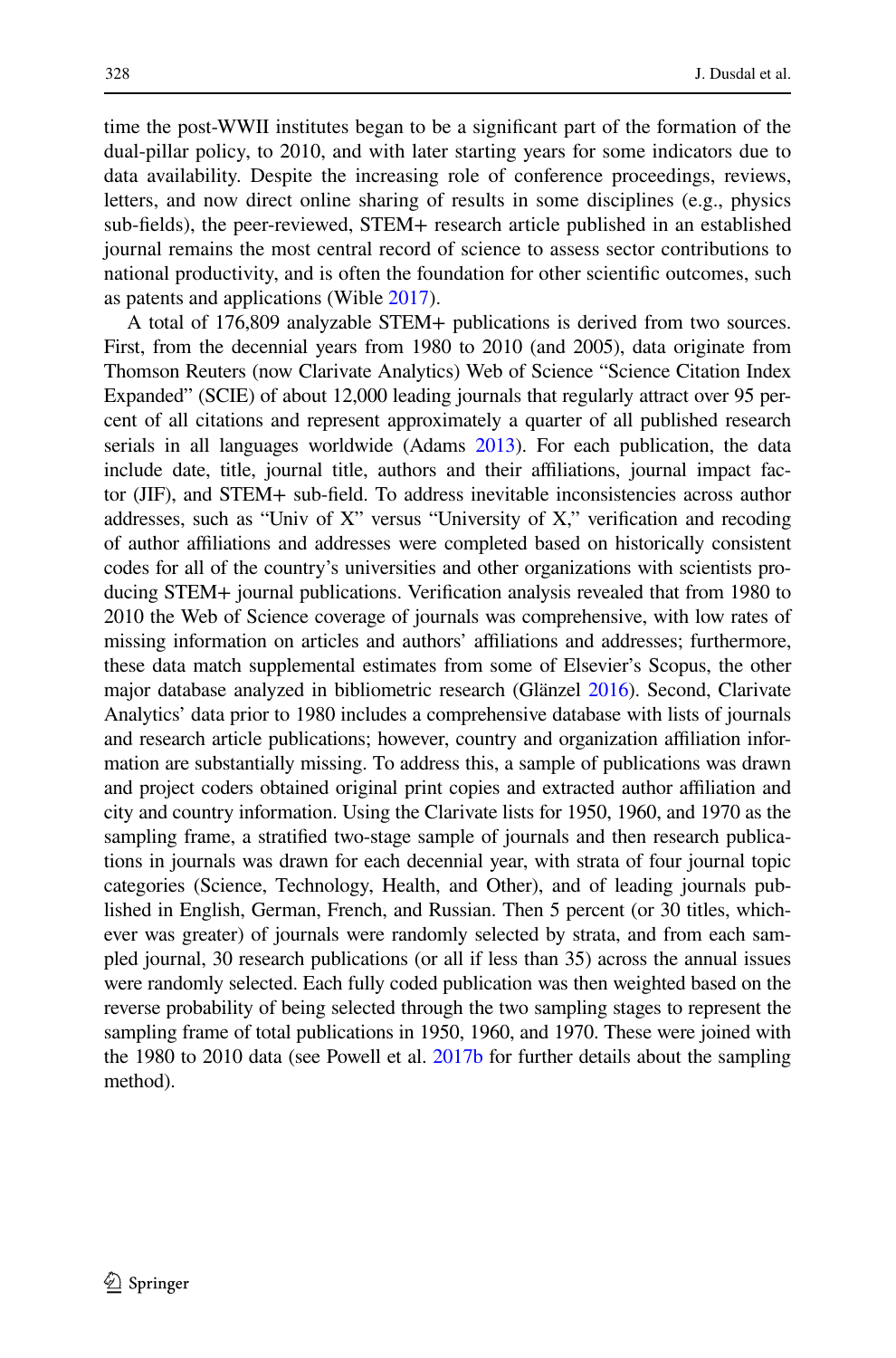#### *Indicators of University and Institute Sector Productivity*

All indicators are calculated with the standard whole count method, where the university or institute sector total is increased by one for any publication with at least one author afliation within that sector. Compared to the fractional counting method (fractions of publications counted by sector), appropriate for situations of high crosssector collaboration, when collaborations between sectors are few, the whole count method yields essentially the same totals with minor infation (Gaufriau et al. [2008;](#page-21-17) Havemann [2009](#page-21-18); Lin et al. [2013\)](#page-22-19). In these data, prior to 2000 university-institute collaboration occurred on less than 3 percent of STEM+ publications, increasing to 12 percent in 2010. A comparison of selected analyses between whole count and fractional count methods in the later decennial years found no diferences in main trends and conclusions.

Seven indicators of national science production and productivity, dimensions of "mega-science" style productivity, and efficiency are calculated for various decennial years:

*Total STEM+ Publications*, 1950–2010.

*Total STEM+ Publications* by quartiles of journal impact factor, 1980–2010 (1980, 1990 back-coded from scores frst calculated in 2000).

*Total STEM+ Publications Subfeld* of journals' topic classifed by Clarivate's WoS platform as General Science, Technology, Agriculture, Health, and Other, 1980 and 2010.

*High-Impact Journals10 Publications* in just the highest decile of journal impact factor, 1980–2010.

*High-Impact Journals25 Publications* in just the highest quartile of journal impact factor, 1980–2010.

*International Collaboration Publications* STEM+ publications with authors researching in at least two countries, 1970–2010 (1970 began an escalated trend worldwide).

*Efficiency STEM* + for 2005 (the only year personnel data for institutes are available) university sector total STEM+ publications divided by total STEM+ faculty in the university sector (FTE's, as per Kreckel [2008](#page-22-1)), and the same ratio for scientifc personnel (FTE) in all institutes, and another for just the assumed most prestigious MPS (excluding non-STEM+) institutes' personnel (FTE).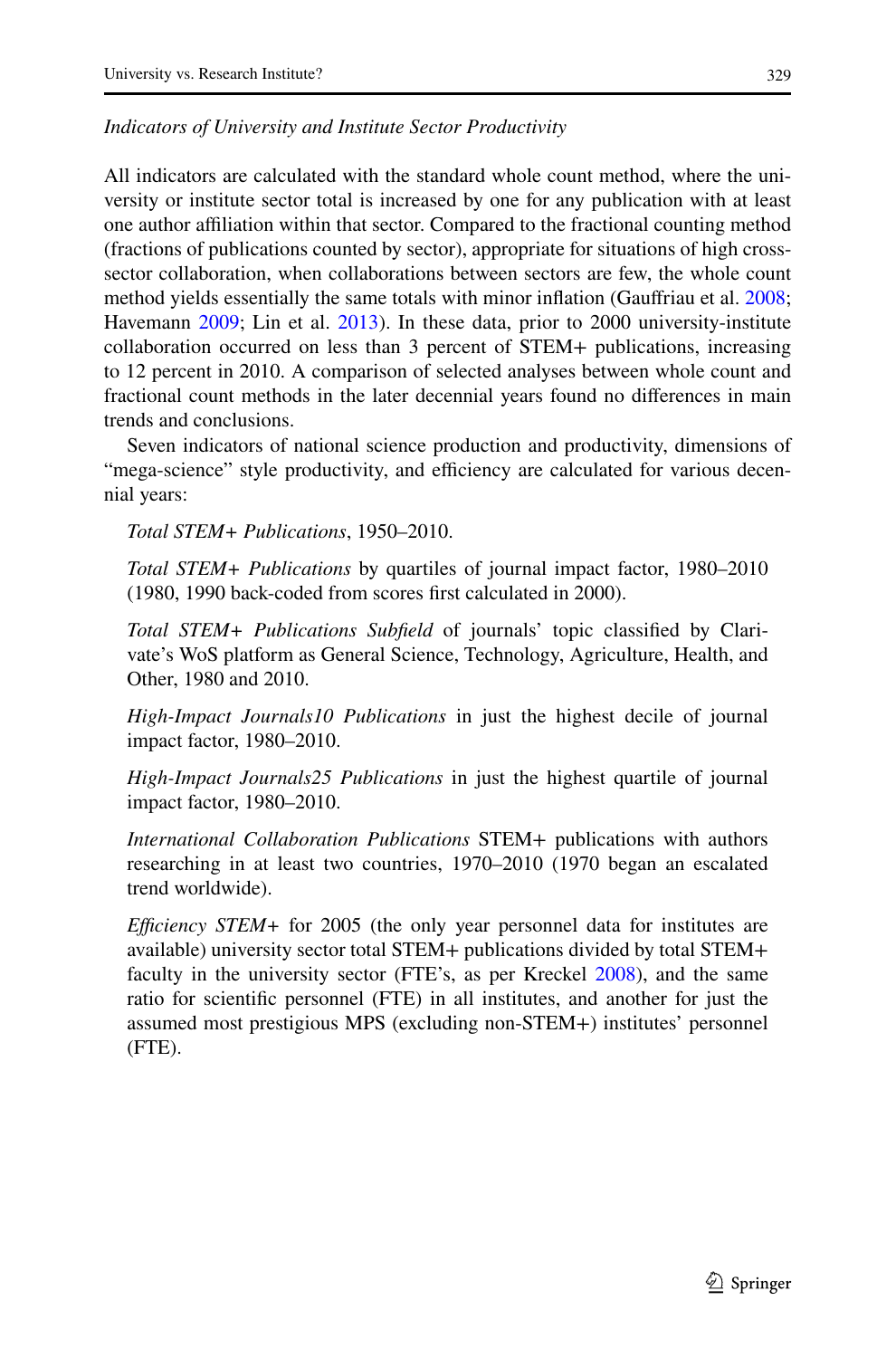## *Analytic Approach*

Since the dual-pillar policy has resulted in functional diferentiation between sectors with the logical implication that institutes would evidentially eclipse the universities as the *foundation* of science production (see Powell and Dusdal [2017a,](#page-22-4) [b;](#page-22-20) Dusdal [2018](#page-21-8)), this expectation is examined by comparing each sector's total contribution to the estimated combined total of publications (*Total STEM+ Publications*) over the time period. Then, we compare each sector's contribution to publications of varying quality as indicated by journal impact factor (*Total STEM+ Publications Quartiles*). Since the two sectors difer in size of total scientifc personnel that is addressed in the efficiency analysis below, the first analysis of each sector's aggregate production is in line with the intentions of dual-pillar policy that would be otherwise not revealed by an efficiency ratio. Of course, all analyses are contextualized by sector size to the degree possible. Then, to assess the dual-pillar policy's goal of advancing science production through sector diferentiation, each sector's historical timing of incorporation of mega-science production trends is compared on: (1) publications of highest quality (*High-Impact Journals10 Publications*); (2) subfeld diversity of publications (*Total STEM+ Publications Subfeld*); and, (3) publication through international collaborations (*International Collaboration Publications*) over the period. The analysis of the *efficiency* question estimates a publication rate per scientific personnel across the two sectors (*Efficiency STEM+*). Even though neither the umbrella associations of institutes nor the Federal Ministry of Education and Research (*Bundesministerium für Bildung und Forschung*) maintain annual aggregated data on scientifc personnel, we obtained personnel estimates from all institutes and for the most research-intensive MPS institutes for 2005. Lastly, employing the *foundation* and *efficiency* approaches for more detail, the one-year *efficiency* results are then combined with total publications to estimate what hypothetical expansion or reduction in scientists across the two sectors would yield for the nation's future output of STEM+ publications.

## **Results**

# *Did Institutes Surpass Universities in Producing Most of Germany's Total STEM+ Publications?*

Across the seven decennial years from 1950 to 2010, scientists working in research universities and institutes published an estimated 176,809 STEM+ publications, of which 84 percent were authored by at least one university-based scientist. As shown in Fig. [2](#page-12-0), as more institutes were created in the 60 years since 1950 there is some eclipsing of the universities' signifcant share, which declined from 91 percent of publications in 1950 to 72 percent by 2010. And STEM+ publications with at least one institute-based scientist increased at an annual mean growth rate of 6.9 percent since 1990 compared to 3.7 percent by university scientists, a rate higher than the mean international rate over the same period (Zhang et al. [2015](#page-23-2)). Nevertheless, the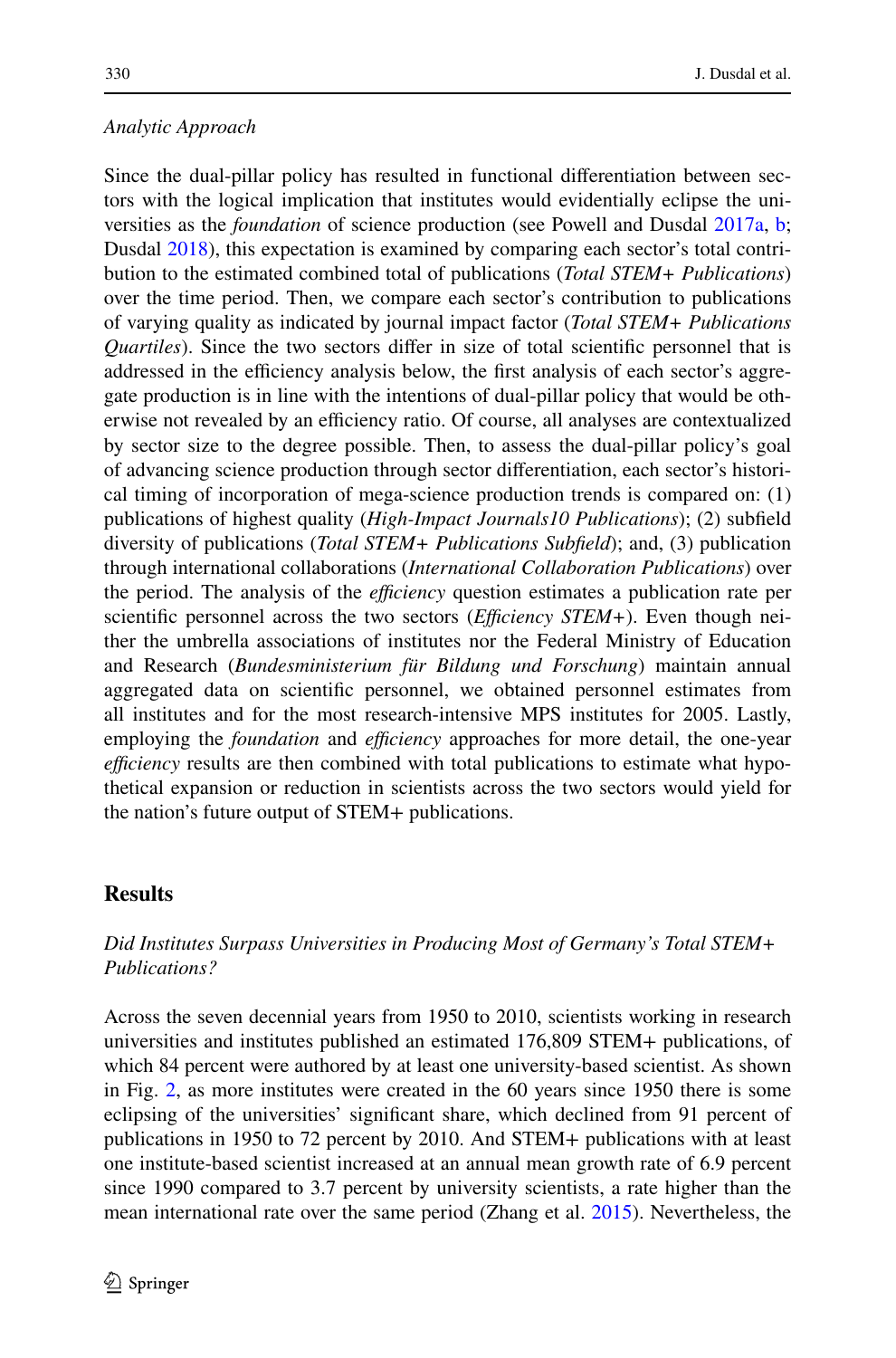

<span id="page-12-0"></span>**Fig. 2** STEM+ Publications (Whole Counts) from Universities and Research Institutes, and University Percentage, 1950–2010. *Source* SPHERE project database of SCIE publications (Clarivate Analytics' Web of Science)

scale of production and motivation to produce science by universities continues to be signifcant, so that in 2010 university-based scientists produced over 55,000 publications compared to 21,000 by institute-based scientists. From 1970, when institutes began to generate meaningful levels of productivity, to 2010, for every publication written only by institute scientists there were more than three written only by university scientists, which is approximately the same estimated ratio of university to institute scientifc personnel in 2005. Also, as noted, collaboration between scientists across the sectors is minimal for most of the period; 12 percent of all papers in 2010.

Sector shares relative to journal impact factor indicate each one's impact on the volume of varying quality of publications as shown for the year 2010 in Fig. [3.](#page-13-0) Proportional to their overall publications share, both sectors contribute to journals at all quality levels. Institutes publish a higher share of their publications in the highest quartile (55 percent) and less in the lowest (8 percent) than do universities (43 percent in Q1 versus 16 percent in Q4). Further, institutes have grown their placement in high quartile journals by a rate of 7.5 and universities by 6.3 since 1980 (data not shown in Figure). The much larger university share of science production overall means that, for example, of the approximately 34,000 STEM+ publications in journals with the highest JIF (Q1) in 2010, university scientists produced two for every one by institute scientists; a ratio that only modestly increased towards institutes since 1980. And the same is true at the other end of the quality scale, with university scientists publishing just under three for every one by institute scientists in lowest quartile journals (Q4), but the institutes' growth rate in lower quality journals has been larger than the universities since 1980. Lastly, institutes and universities both published about a quarter of their papers in journals in the second quartile (Q2), while universities publish more in the third quartile (Q3) than do institutes.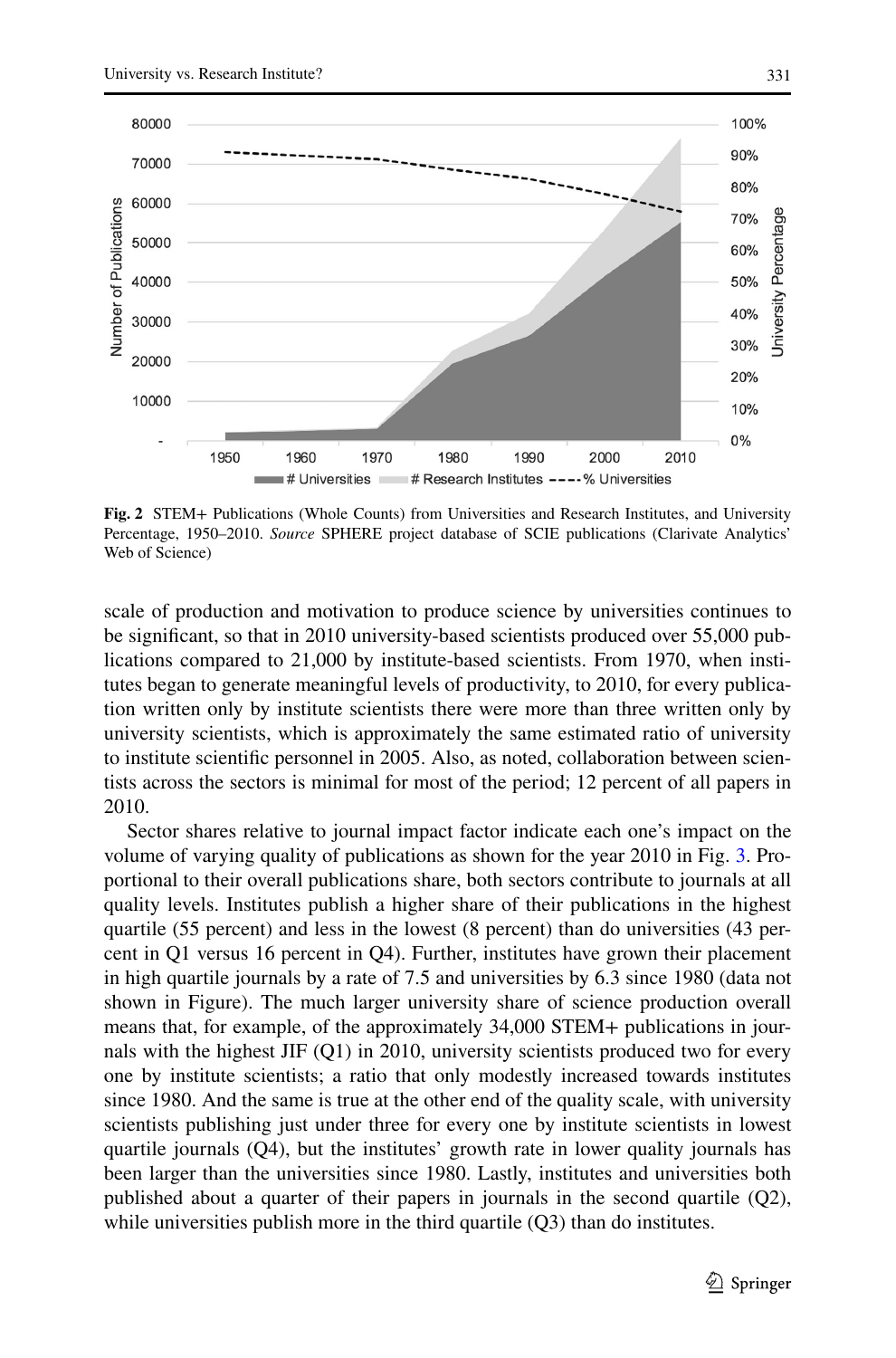

<span id="page-13-0"></span>**Fig. 3** Percentage of University and Research Institute Publications (Whole Count) by Quartiles of Journal Impact Factor, 2010 Proportional to Sector Share. *Source* SPHERE project database of SCIE publications (Clarivate Analytics' Web of Science)

# *Did Institutes Adopt Key Characteristics of Global Mega-Science Production Before Universities and Eclipse them in these Practices?*

One of three central features of global mega-science production is sustained competition to achieve high-quality scientifc discovery and hence to publish in journals with the highest JIF. Focusing on just the highest decile, Fig. [4](#page-14-0) shows that more or less consistently since 1980, university scientists have produced just over two-thirds of these papers. In 1980, universities published over 1,100 highest quality STEM+ publications, while institutes produced just over 500. And from 2000 on, institutes and universities grew these kinds of rarer publications at about the same rate of 1.8 percent and 1.5 percent, respectively.

A second feature is diversity in science production. As shown in Fig. [5](#page-15-0), institutes' publications have been primarily published in the general area of science journals, while universities have considerably greater diversity in topics since the 1980s. Partially attributable to university-afliated hospitals and medical centers, by 2010 university-based scientists were publishing over four out of ten publications in journals with topics other than general science, including almost a third in health-medical journals, just under 10 percent in technology journals, and 4 percent in agricultural journals. In the same period, institute-based scientists published about three-quarters of their publications in general science, and about 10 percent each in health and technology journals.

The fnal feature is engagement in international collaborations. As shown in Fig. [6](#page-16-0), by 1970 university-based scientists were already producing nearly all of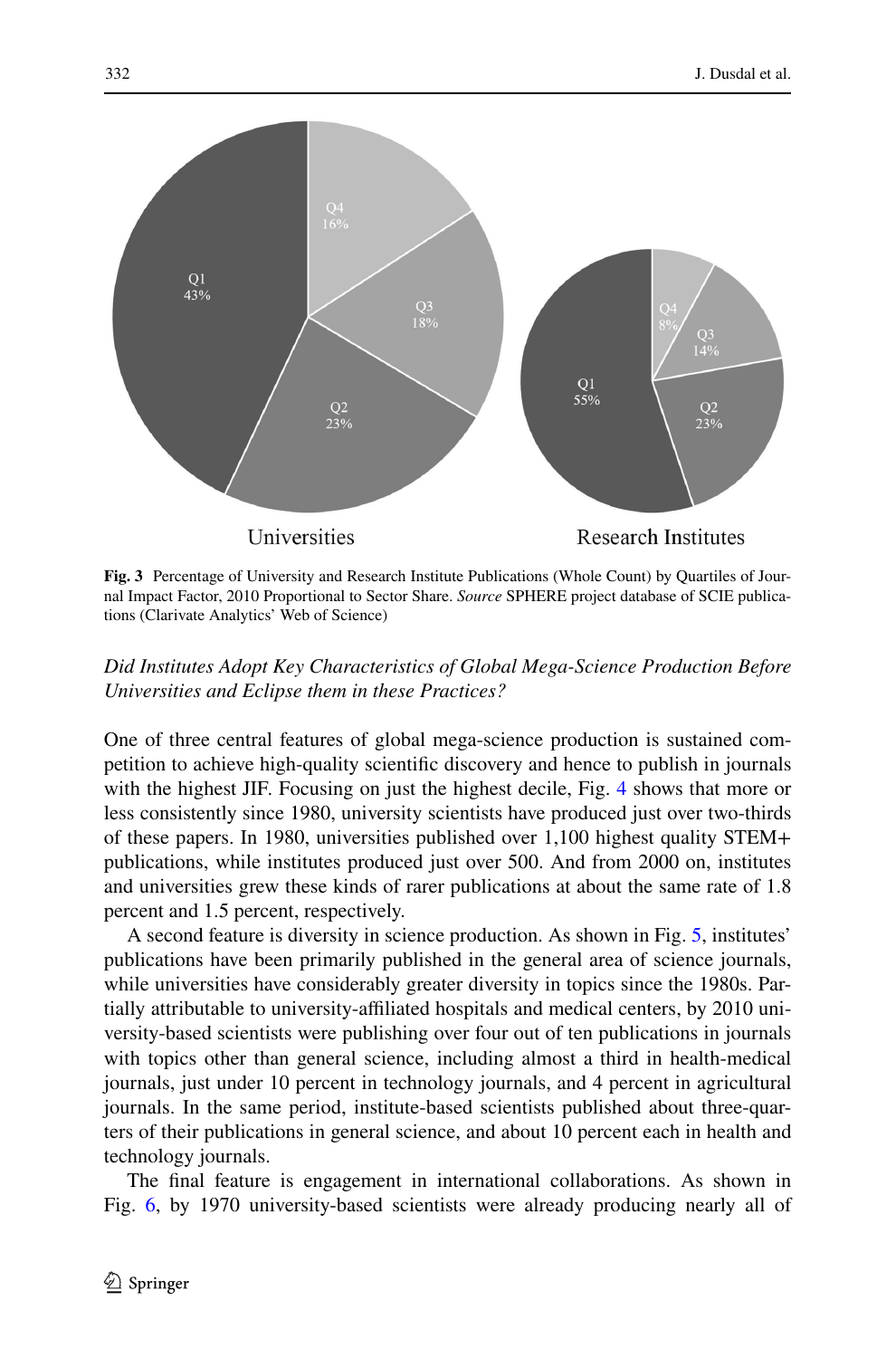

<span id="page-14-0"></span>**Fig. 4** Totals and Percentage of University and Research Institute Publications (Whole Count) in Highest Decile of Journal Impact Factor, 1980–2010. *Source* SPHERE project database of SCIE publications (Clarivate Analytics' Web of Science)

the nation's international collaborations and by 1980 were doing so at double the world's average rate of 2 percent. Ten years later, international collaborative publications by institute scientists had grown to about one-third, and this ratio remained nearly consistent for the rest of the period. Also, both sectors grew international collaborations steeply from 1990, with institutes growing slightly faster (8 percent) than universities (7 percent) from 2000 to 2010, a mega-trend that continues to advance rapidly (see e.g. Powell [2018;](#page-22-21) Dusdal et al. [2019\)](#page-21-19).

#### *Are Institutes More Efcient than Universities in Science Production?*

For 2005, an estimate of scientifc personnel size indicates that there were approximately three university scientists for every institute scientist; and, the ratio of the total number of publications per scientist at all institutes is 0.57, and 0.77 at just the Max Planck institutes, while for universities the ratio is 0.51 (see also Bornmann et al.  $2012$ ; Helmich et al.  $2018: 20$  $2018: 20$ ).<sup>5</sup> Therefore, assuming the higher MPS rate of production, for institutes to produce the approximately 32,000 additional publications it would have taken to equal total university production in 2005, institutes would have required 63 percent more scientifc personnel.

<span id="page-14-1"></span><sup>5</sup> For all papers, we note that because the obtained personnel counts of both pillars mix scientists at all levels of career development, from post-doctoral fellows and technicians with doctorates to senior investigators with established labs, there is likely a wide dispersion around these mean ratios.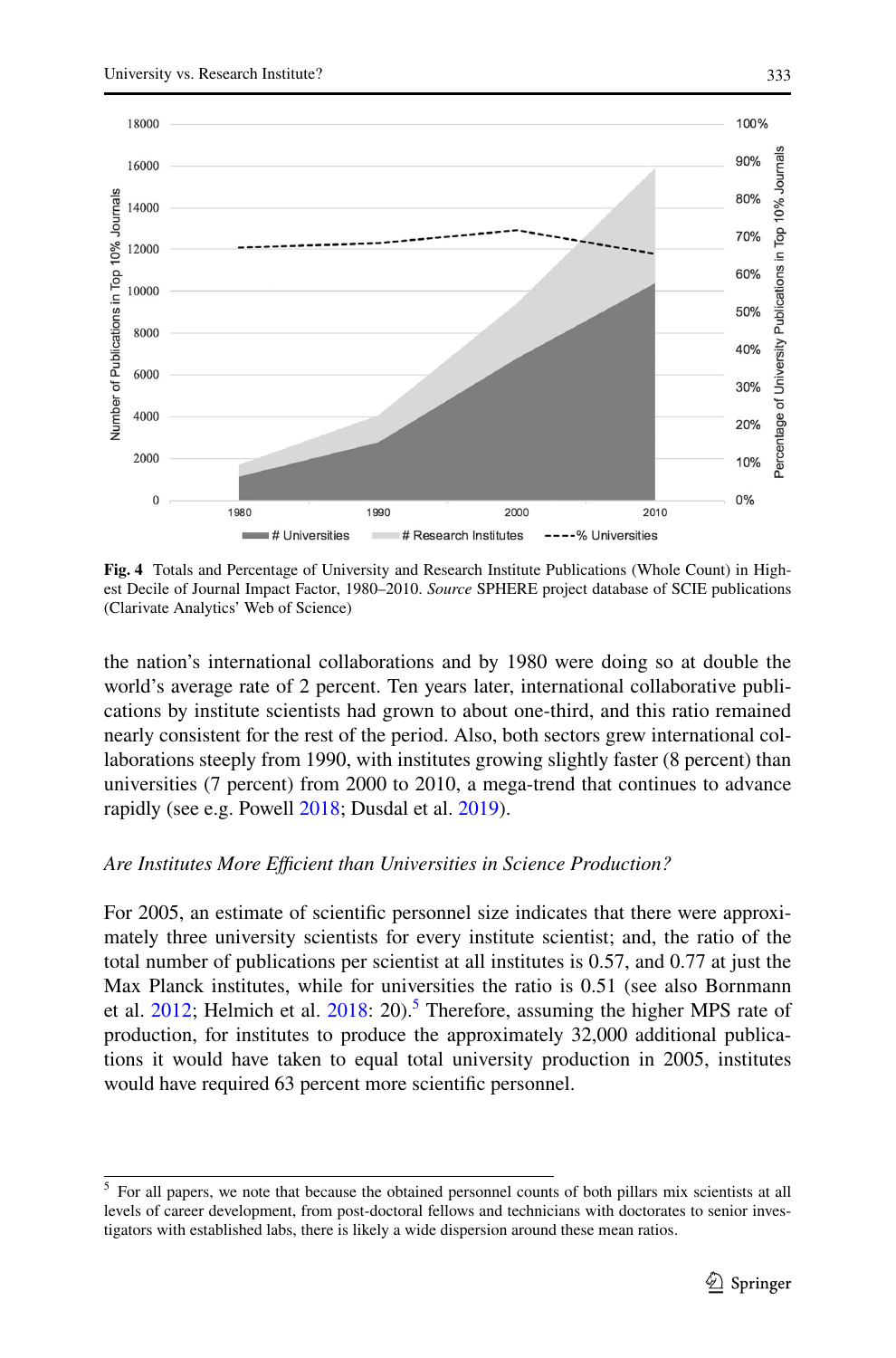

<span id="page-15-0"></span>**Fig. 5** Proportion of University and Research Institute Publications (Whole Count) by Journal Topics of Science, Technology, Agriculture, Health and Other. 1980 and 2010 Proportional to Sector Share. *Source* SPHERE project database of SCIE publications (Clarivate Analytics' Web of Science)

# **Discussion of Results**

The results support two observations. First, as the dual-pillar policy approach would have it, the institute sector has been very successful in contributing to the nation's scientifc output refected in STEM+ publications. It has grown logarithmically to publish just over 30 percent of the total, including a third of higher quality publications. Also, institute science took on the qualities of mega-science production with about a third of the nation's publications in the top decile of journals, some increased diversity across scientifc sub-topics, and growing international collaborations, at least since 2000. Lastly, there is some evidence that institutes are efficient.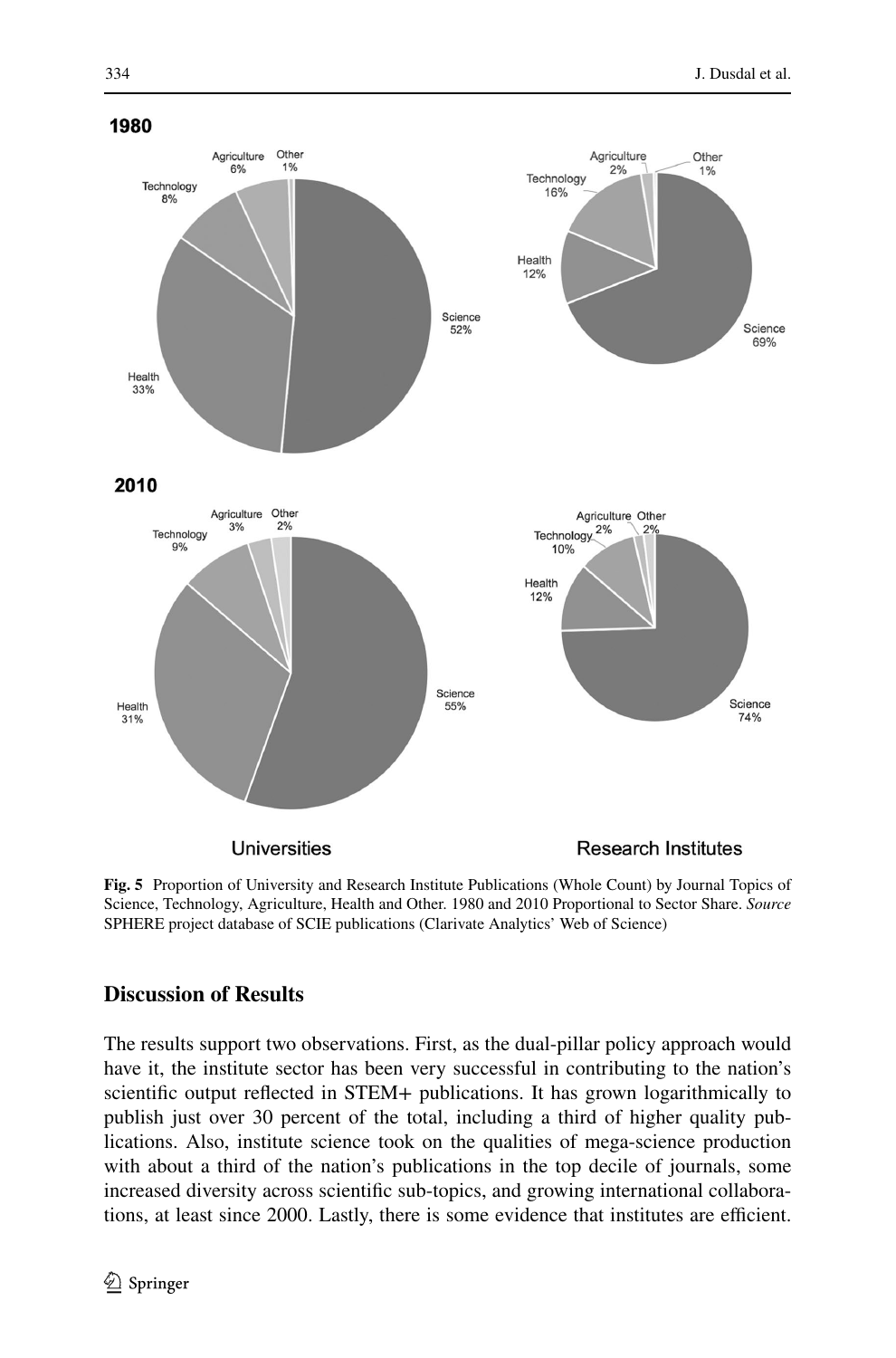

<span id="page-16-0"></span>**Fig. 6** International Collaboratively-authored Publications (Whole Count) from Universities and Research Institutes, and University Percentage of Total International Collaborations, 1970–2010. *Source* SPHERE project database of SCIE publications (Clarivate Analytics' Web of Science)

Given this sector's superior fnancial, recruitment, and working conditions, this performance may well be expected. But does this success mean that a full dual-pillar structure is emergent and institutes will soon mostly surpass universities in research productivity? Or that the institutes produce the vast majority of publications in highest quality journals? Or that universities have been less involved in mega-science style production and, also given their substantial other functions like education, woefully inefficient?

Since the answer is thrice no, the second observation is that universities have, despite the rapid increase in higher education enrollments, yet without proportional increases in infrastructural funding, successfully maintained their key research role. They are the major base for the nation's science production, even with the development of a signifcant institute sector (see a similar conclusion based on the two-year comparison by Heinze and Kuhlmann [2008\)](#page-21-9). It is true that since 1990 the institutes' growth rate in total publications is higher, but the universities' rate of logarithmic growth of a larger base is higher than the mean international rate over the same period, which, as noted, is mostly based on universities worldwide. Institutes have proportionally published more in the highest quartile of journals and less in lower impact journals, but universities are responsible for two-thirds of all top decile journal publications, growing these rarer publications at about the same rate as institutes. While institutes are involved in mega-science trends, scientists at universities were likely doing so with greater participation earlier. This is obviously the case for diversifcation of sub-topics and international collaborations, and perhaps less so for top decile journal publications with universities and institutes already at a stable 2 to 1 ratio by 1980. Institute scientists doing full-time research are likely more efficient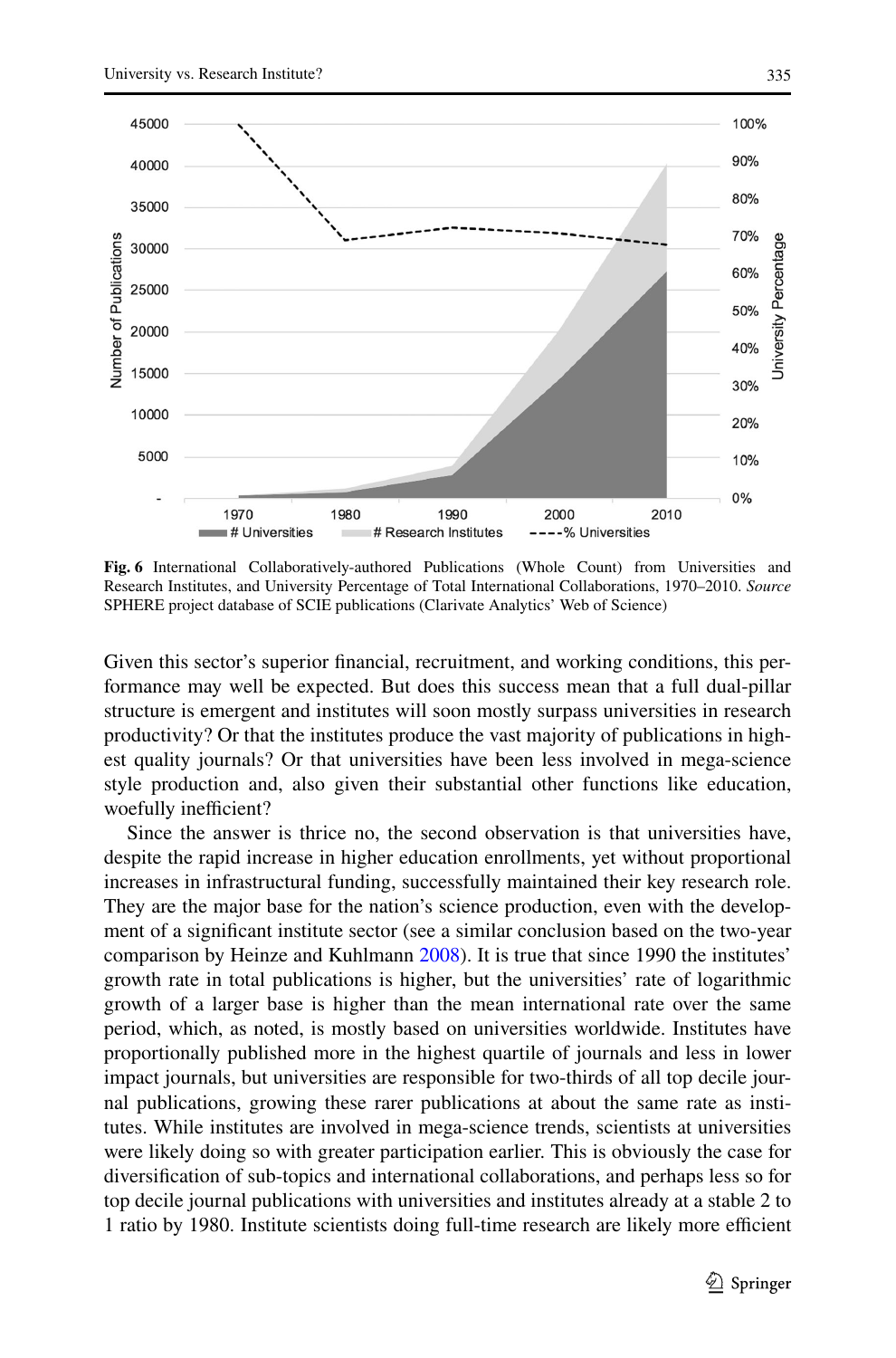than university faculty who also have signifcant non-research responsibilities, but not by much, except when compared to the subset of researchers at highly resourced Max Planck institutes. Even then, at an additional quarter of a publication per scientist, the diference is not that large. Indeed, for the institute sector to totally replace the university sector's output, we estimate it would require more than doubling an already extremely large funding stream.

Instead of an image of dual pillars, the more accurate image of the two sectors' relative historical performance is that each produced approximately similar publication records relative to their size. The creation of institutes has added research capacity and this sector published more of the nation's higher quality publications than its size would predict, at least by 2005 for which there is data on their personnel. At the same time though, evidence that production from institutes is qualitatively diferent in proportional contribution or mega-science style from that of the larger university sector is not overwhelming. Of course, as with all assessments of scientifc productivity, the choice of indicators and data comes with limitations (Gingras [2016\)](#page-21-21). Obviously, the volume of peer-reviewed journal research publications, plus journal impact, subject diversity, and international collaboration does not entail a full evaluation of scientifc production and productivity, and each has known defciencies as an indicator (Lin, Huang, and Chen [2013\)](#page-22-19). Nevertheless, these data do provide the frst broad historical comparison from which to assess the impact on the nation's science output; the used indicators are reasonable and so the results likely do refect main trends.

#### **Conclusions**

As successful as the institutes have been, universities have, nevertheless, formed the bedrock upon which Germany reestablished so much of its scientifc prominence among the highly competitive European and global science systems since the nadir of 1945. By the beginning of maturing mega-science in the 1980s—well before the much-touted emergence of China and other leading science producers in East Asia—it was European-based science that reemerged to rival U.S. domination. As the results indicate, German universities were key to this revival. Even in a country with arguably the world's best organized, funded, and prestigious system of independent research institutes—one in which universities were viewed and treated principally by many as primarily providers of higher education and professional training—research universities continued to provide the majority of publications. They have played the major role in securing Germany's pathway to the forefront of megascience trends.

In terms of the success of research institutes, the dual-pillar policy has certainly worked, yet it has, thus far, come with the cost of what may be considered an underappreciation of what universities have, and still do, accomplish in terms of research and intergenerational transmission of knowledge as foundational for the entire science system. The assumptions driving this policy led to a kind of myth of separate functionality that belies the actual record of the nation's renewed rise to prominence in science during the latter quarter of the 20th century. Like in other scientifcally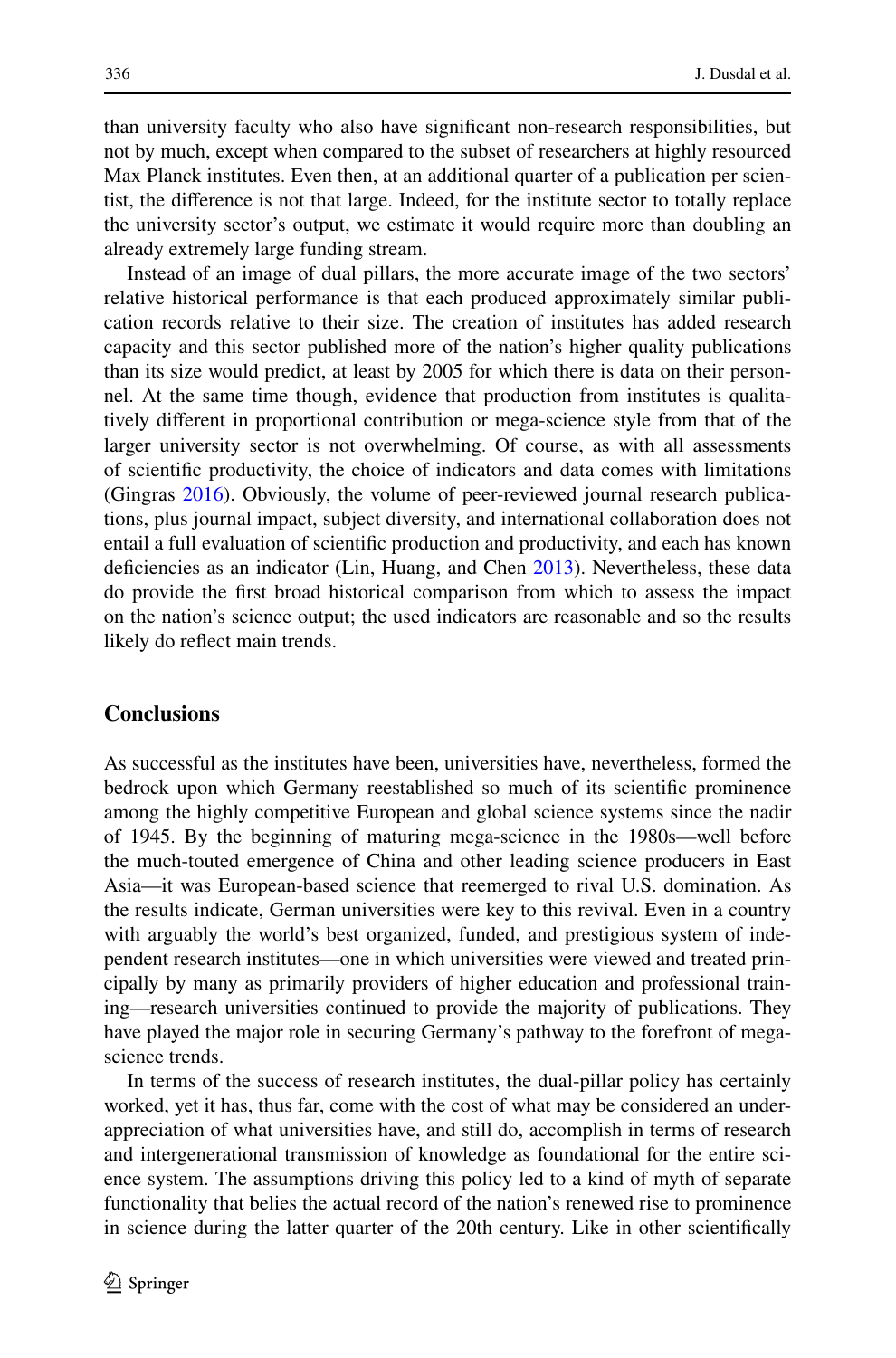productive nations, Germany's research universities do undertake most of the training of scientists. As in most other nations, these universities contribute the largest share of STEM+ publications and are heavily engaged in mega-science style production. Except with the addition of a successful institutes sector, the empirical trends in Germany are not very diferent from global ones in which the research university has intensifed its centrality in science production (Zhang et al. [2015\)](#page-23-2).

The key reason for this is the robustness of the organizational form of the research university, based on the very model that Germany was so instrumental in establishing. As noted above, the fact that, worldwide, the research university is the core source of mega-science STEM+ publications is in part attributable to the early German and Central European innovations of integrating knowledge production and advanced scientifc training, which was then intensifed in the U.S. (Baker [2014;](#page-20-3) Brint and Carr [2017;](#page-21-22) Owen-Smith [2018](#page-22-9)), and is now globally emulated. Counter to earlier predictions of the decline of universities in new science production, this model has proved very durable and is at the core of the now approaching two million annual journal publications from all world regions (Powell et al. [2017a,](#page-22-5) [b\)](#page-22-6). Research universities are the world's core organizational form in providing the platform for exchange among members of all other organizational forms: they are autonomous; beneft from intergenerational exchange and the insights, energy, and ambitions of young scholars; connect the broadest possible array of disciplines; and are deeply embedded in the global networks that facilitate the essential collaborations leading to innovation in today's scientifc communities (Dusdal et al. [2019](#page-21-19)).

As a country with substantial research investments in another organizational form, the contemporary German case enhances this argument by adding several crucial pieces of evidence about the centrality of the university in the formation and rise of global mega-science (Baker and Powell forthcoming). One is the relative success of universities, even within an intentionally bifurcated research policy. Perhaps the largest unintended consequence of this policy is that the current German university's research environment is neither structured nor funded along the lines of full implementation of the emerging global model. The dual-pillar myth undergirding contemporary research policy devalues what universities can do for scientifc advance. Nevertheless, the analysis indicates the efficacy of the research university model even when sub-optimally supported, as Germany's substantial scientifc contributions fundamentally rest upon its universities (Dusdal [2018\)](#page-21-8). Universities, for example, may be better situated than institutes to leverage graduate students and post-docs and even undergraduates for research purposes; to create motivation and some efficiency in environments requiring both teaching and research; and, to better absorb mediocrity or to create pressures for excellence, especially as the Excellence Initiative, with relatively meagre funds, emphasizes competition among relatively equal universities.

Similarly, while the German case is perhaps extreme in its rhetoric and funding implications, its logic nevertheless continues to appeal. Indeed, recent research policy in France also addresses the gaps between universities and research institutes understood as problematic—especially the relationship between CNRS laboratories and universities, still viewed primarily as teaching-oriented, in both funding levels and prestige (Robin and Schubert [2013](#page-22-2); Musselin [2017](#page-22-22); Powell and Dusdal [2017a,](#page-22-4)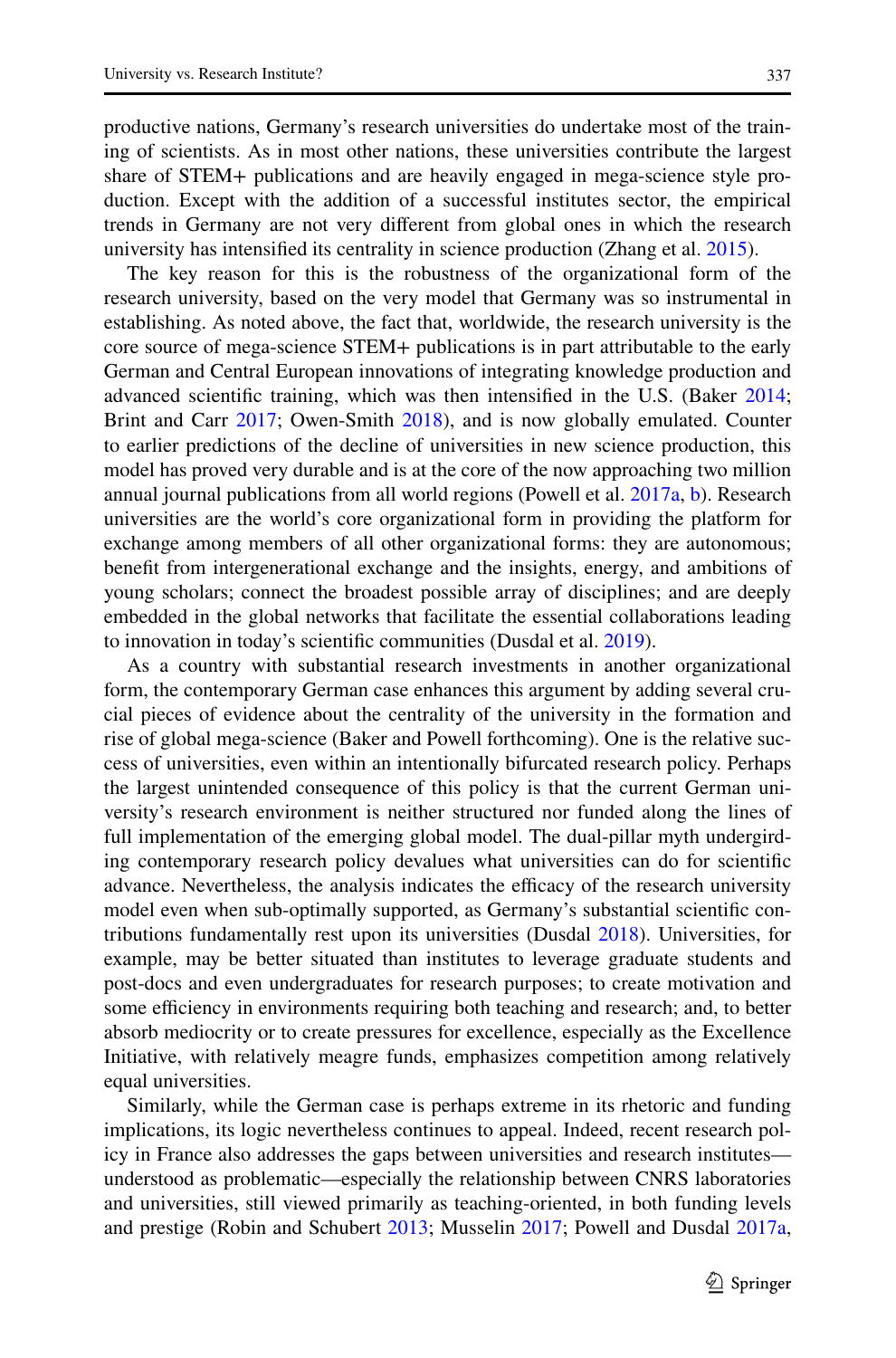[b](#page-22-20)). Even in the U.S., where the research university dominates science production, through the small science and big science phases, a reoccurring countertheme lobbied for focused funding mostly to the "best and brightest" scientists in dedicated environments, often with reference to early 20th century European nations (Brint and Carr [2017](#page-21-22); Fernandez and Baker [2017](#page-21-10)).

Other evidence includes the interaction of the dual-pillar policy and the comparatively late mass university enrollments. A less-appreciated causal element in research universities' success in the U.S. and then elsewhere is that it coincided with growing proportions of young adults entering post-secondary education. As demand for access to universities grew and intensifed, nations responded in various ways (public, private, and combinations) by expanding universities, resulting in growth (and motivation) of science-producing faculty and related graduate training. This is one chief reason why the U.S. had over 200 STEM+ productive universities by 1980, while Germany's university expansion occurred later and less rapidly than in many other high-income nations (Hüther and Krücken [2018](#page-22-15): 48; Baker and Powell forthcoming). And even in light of excellence initiatives among universities, the dual-pillar policy may have restrained the substantial scientifc dividend from postsecondary expansion that occurred in other countries such as South Korea, China, and Taiwan.

Lastly, as is too often taken-for-granted, in German educational and scientifc felds, dual structures are culturally maintained, leading to stratifcation and institutional impermeability—whether diferentiated school types in secondary education, the durable "schism" between vocational training and higher education (Powell and Solga [2011;](#page-22-23) Baethge and Wolter [2015\)](#page-20-4), or the dual-pillars policy examined here. And such a culture can limit both sides of a dual structure. For example, even though institutes themselves have recently "academically drifted" towards some integration of doctoral education, it may not go in both directions since recent eforts to support cross-sector collaboration have had only weak success (i.e., 12 percent of 2010 publications), in overcoming challenges of limited funding, incompatible organizational missions and working cultures, and diferential status and access to facilities (Heinze and Kuhlmann [2008;](#page-21-9) Dusdal [2018](#page-21-8)). Again, the dual-pillar approach perpetuates a separation that ultimately may not be the best for the nation's science productivity in both sectors into the future.

The historical arc of these results also has policy implications. Investment in institutes yields signifcant science production in both quantity and quality. Yet, if the dual-pillar model from which it springs leads to research policy providing lower university funding levels and lessens efective research conditions in universities, it may not be optimal for a nation's total scientifc output. By reducing the quality and autonomy of scientists as competition for university-based postdoctoral and professorial positions continues to rise, it may also reduce the necessary organizational capacity to produce the next generation of scientists. While a more Machiavellian attitude towards the results from universities might be that they "can achieve plenty with less," this, in our view, is ultimately shortsighted. Research policy must attend to dilemmas of resource distribution, emphasize university and institute strengths, and delve deeper into increasingly important questions of collaboration across organizational, disciplinary, and cultural boundaries. What costs in terms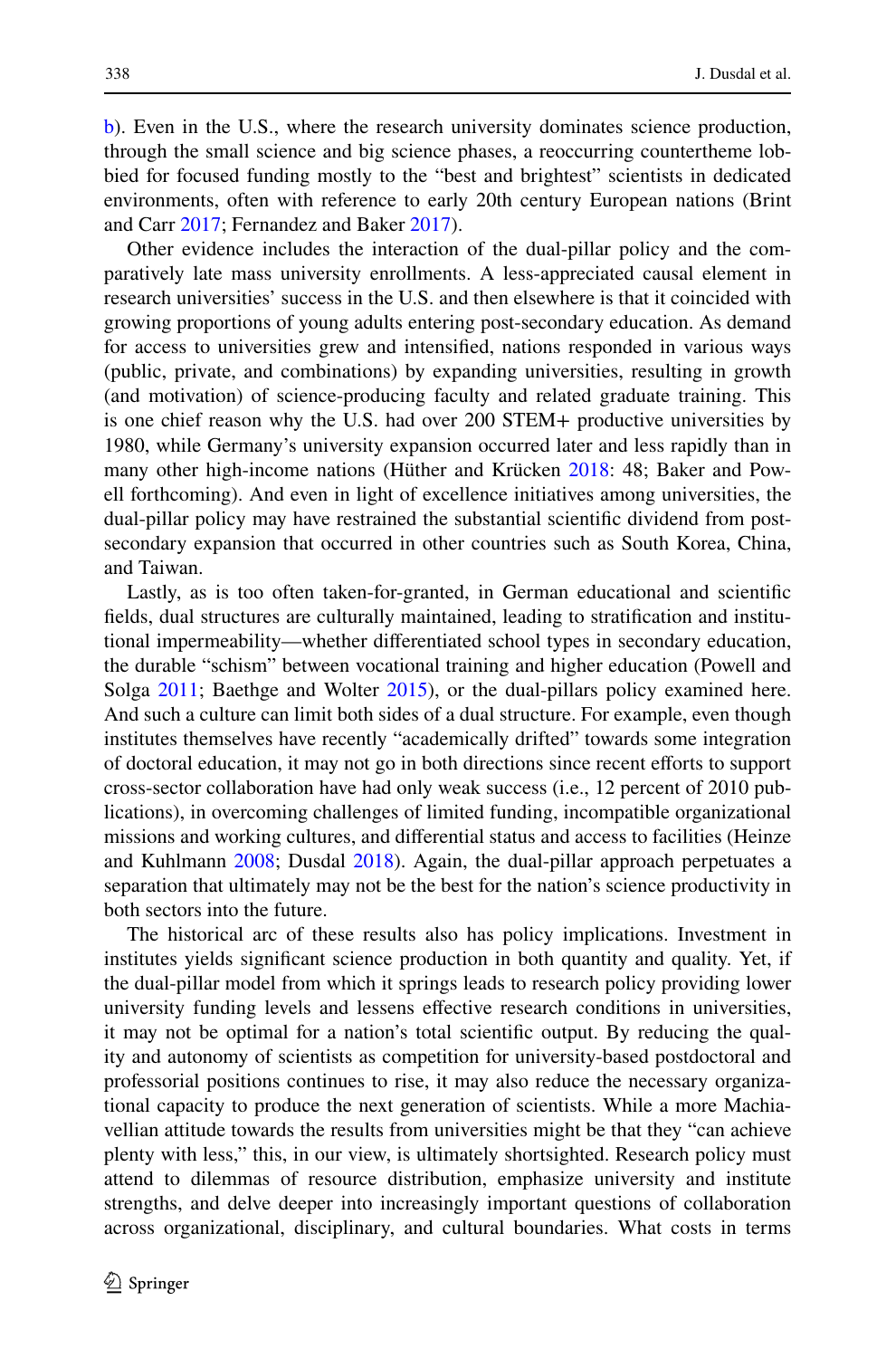339

of scientifc production did the weakening of the innovative integration of research and teaching at the heart of the research university have? What consequences would improved funding and working conditions for all of Germany's universities, instead of solely those that succeed in the Excellence Initiative, have?

Based on our results, the dual-pillar research policy of stratifcation of research institutes and research universities and limited funding of university infrastructure and research seems questionable in the era of university-dominated global mega-science. Certainly, in Germany and elsewhere, research institutes contribute to a diferentiated and highly productive science system, yet perhaps with unintended negative consequences, such as valid criticisms about precarious career chances of the middle tier of young scientists on temporary contracts (Peacock [2016](#page-22-18)). The results indicate that in reality there is no complete diferentiation in the functioning of Germany's science system. Research universities train young scholars *and* produce most of the STEM+ research, as refected in the peer-reviewed articles appearing in leading journals. In an age of exponentially growing collaboration, the question of utility of the dual-pillar model and its policy implications should be explicitly addressed. Perhaps Germany's already major science production could be further increased were its universities given resources (human, material and prestige) to fully implement the globally productive research university model that its own early universities inspired around the world.

**Acknowledgments** For valuable feedback on earlier versions of this paper, we thank our SPHERE team members and this journal's reviewers.

**Funding** This work was supported by the Qatar National Research Fund, a member of Qatar Foundation [NPRP Grant No. 5-1021-5-159]. The fndings herein are solely the responsibility of the authors.

**Open Access** This article is licensed under a Creative Commons Attribution 4.0 International License, which permits use, sharing, adaptation, distribution and reproduction in any medium or format, as long as you give appropriate credit to the original author(s) and the source, provide a link to the Creative Commons licence, and indicate if changes were made. The images or other third party material in this article are included in the article's Creative Commons licence, unless indicated otherwise in a credit line to the material. If material is not included in the article's Creative Commons licence and your intended use is not permitted by statutory regulation or exceeds the permitted use, you will need to obtain permission directly from the copyright holder. To view a copy of this licence, visit [http://creativecommons.org/licen](http://creativecommons.org/licenses/by/4.0/) [ses/by/4.0/](http://creativecommons.org/licenses/by/4.0/).

# **References**

<span id="page-20-2"></span>Adams, Jonathan. 2013. The Fourth Age of Research. *Nature* 497(4751): 557–560.

- <span id="page-20-0"></span>Ash, Mitchell G. 2006. Bachelor of What, Master of Whom? The Humboldt Myth and Historical Transformations of Higher Education in German-Speaking Europe and the US. *European Journal of Education* 41(2): 245–267.
- <span id="page-20-4"></span>Baethge, Martin, and Andrä Wolter. 2015. The German Skill Formation Model in Transition: From Dual System of VET to Higher Education? *Journal of Labour Market Research* 48(2): 97–112.
- <span id="page-20-3"></span>Baker, David P. 2014. *The Schooled Society: The Educational Transformation of Global Culture*. Stanford: Stanford University Press.
- <span id="page-20-1"></span>Baker, David P., and Gero Lenhardt. 2008. The Institutional Crisis of the German Research University. *Higher Education Policy* 21: 49–64.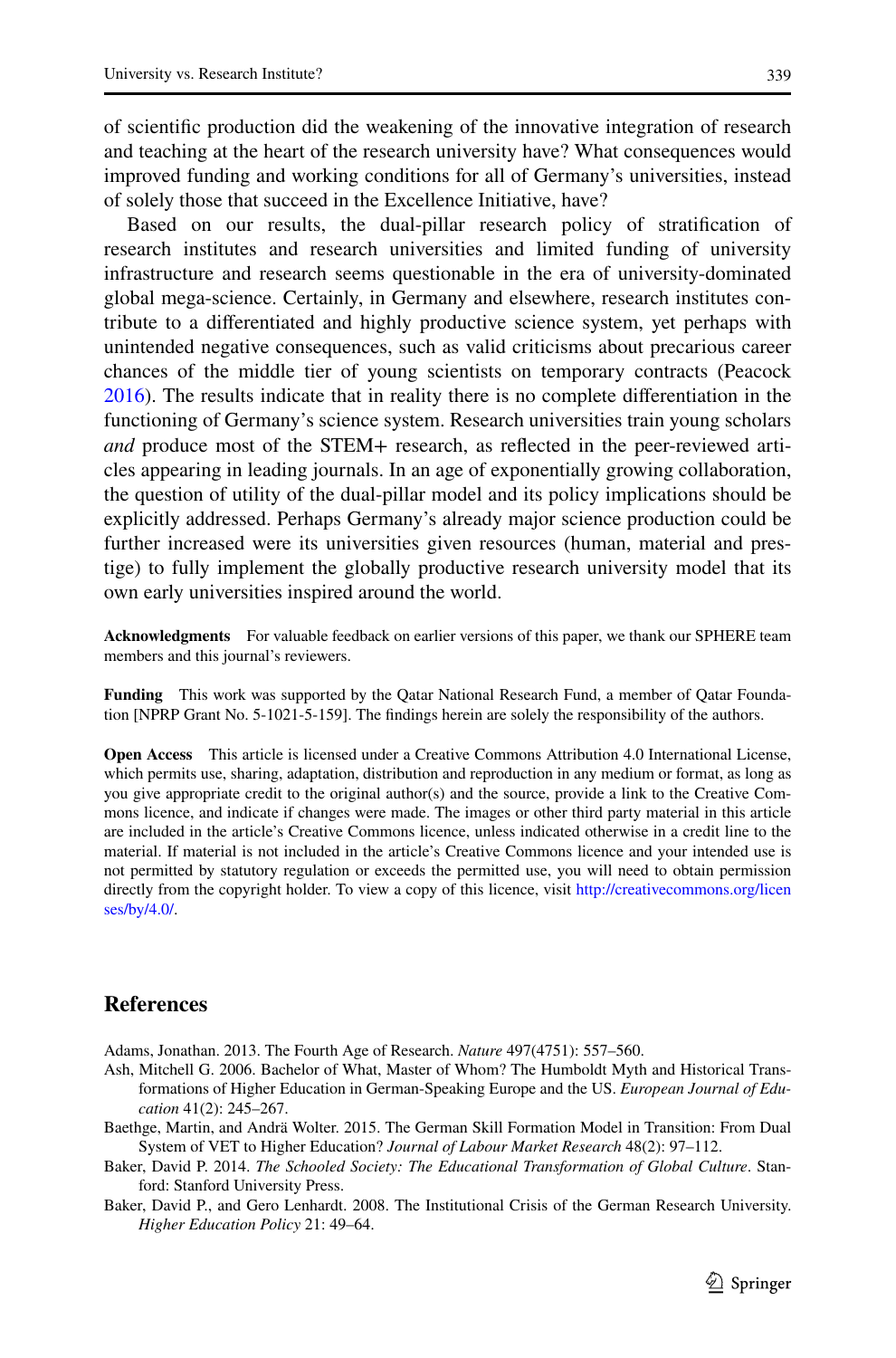- Baker, David P., and Justin J.W. Powell. forthcoming. *Global Mega-Science: Universities Scientize the World.* Stanford, CA: Stanford University Press.
- <span id="page-21-15"></span>Bode, Christian. 2015. *Kommentierte Grafken zum deutschen Hochschul- und Forschungssystem*. Bonn: DAAD.
- <span id="page-21-20"></span>Bornmann, Lutz, Benjamin F. Bowman, Johann Bauer, Werner Marx, Hermann Schier, and Margit Palzenberger. 2012. Standards für die Anwendung der Bibliometrie bei der Evaluation von Forschungsinstituten im Bereich der Naturwissenschaften. *Zeitschrift für Evaluation* 11(2): 233–260.

<span id="page-21-14"></span>Braun, Dietmar. 1997. *Die politische Steuerung der Wissenschaft*. Frankfurt/Main: Campus.

<span id="page-21-22"></span>Brint, Steven, and Cynthia E. Carr. 2017. The Scientifc Research Output of U.S. Research Universities, 1980–2010: Continuing Dispersion, Increasing Concentration, or Stable Inequality? *Minerva* 55(4): 435–457.

<span id="page-21-1"></span>de Solla Price, Derek J. 1963. *Little Science, Big Science*. New Haven, CT: Yale University Press.

- <span id="page-21-2"></span>de Solla Price, Derek J. 1986. *Little Science, Big Science and Beyond*. New York: Columbia University Press.
- <span id="page-21-8"></span>Dusdal, Jennifer. 2018. *Welche Organisationsformen produzieren Wissenschaft? Zum Verhältnis von Hochschule und Wissenschaft in Deutschland*. Frankfurt/Main: Campus.
- <span id="page-21-19"></span>Dusdal, Jennifer, Achim Oberg, and Justin J.W. Powell. 2019. Das Verhältnis zwischen Hochschule und Wissenschaft in Deutschland: Expansion—Produktion—Kooperation. In *Komplexe Dynamiken globaler und lokaler Entwicklungen—39. Kongress der Deutschen Gesellschaft für Soziologie*, ed. Deutsche Gesellschaft für Soziologie. [https://publikationen.soziologie.de/index.php/kongressba](https://publikationen.soziologie.de/index.php/kongressband_2018/article/view/1109) [nd\\_2018/article/view/1109](https://publikationen.soziologie.de/index.php/kongressband_2018/article/view/1109). Accessed 20 November 2019.
- <span id="page-21-6"></span>Enders, Jürgen, Barbara Kehm, and Uwe Schimank. 2002. Structures and Problems of Research in German Higher Education. In *Trends in American and German Higher Education*, ed. Robert McC Adams, 85–119. Cambridge, MA: American Academy of Arts and Sciences.
- <span id="page-21-3"></span>Felt, Ulrike, Helga Nowotny, and Klaus Taschwer. 1995. *Wissenschaftsforschung*. Frankfurt/Main: Campus.
- <span id="page-21-10"></span>Fernandez, Frank, and David P. Baker. 2017. Science Production in the United States: An Unexpected Synergy between Mass Higher Education and the Super Research University. In *The Century of Science*, eds. Justin J.W. Powell, David P. Baker, and Frank Fernandez, 81–111. Bingley, UK: Emerald Publishing.
- <span id="page-21-17"></span>Gaufriau, Marianne, Peder Olesen Larsen, Isabelle Maye, Anne Roulin-Perriard, and Markus von Ins. 2008. Comparison of Results of Publication Counting Using Diferent Methods. *Scientometrics* 77(1): 147–176.
- <span id="page-21-0"></span>Geiger, Roger L. 2004 [1993]. *Research and Relevant Knowledge: American Research Universities since World War II*. New Brunswick, NJ: Transaction Publishers.
- <span id="page-21-21"></span>Gingras, Yves. 2016. *Bibliometrics and Research Evaluation: Uses and Abuses*. Cambridge, MA: MIT Press.
- <span id="page-21-16"></span>Glänzel, Wolfgang. 2016. Bibliometrics. A Concise Introduction. [https://www.ecoom.be/en/research/](https://www.ecoom.be/en/research/bibliometrics) [bibliometrics](https://www.ecoom.be/en/research/bibliometrics). Accessed 29 August 2018.
- <span id="page-21-11"></span>Gläser, Jochen, and Werner Meske. 1996. *Anwendungsorientierung von Grundlagenforschung? Erfahrungen der Akademie der Wissenschaften der DDR*. Frankfurt/Main: Campus.
- <span id="page-21-18"></span>Havemann, Frank. 2009. *Einführung in die Bibliometrie*. Berlin: Gesellschaft für Wissenschaftsforschung.
- <span id="page-21-12"></span>Heim, Susanne, Carola Sachse, and Mark Walker (eds.). 2009. *The Kaiser Wilhelm Society under National Socialism*. Cambridge, UK: Cambridge University Press.
- <span id="page-21-9"></span>Heinze, Thomas, and Stefan Kuhlmann. 2008. Across Institutional Boundaries? Research Collaboration in German Public Sector Nanoscience. *Research Policy* 37(5): 888–899.
- <span id="page-21-13"></span>Helmich, Patricia, Sonia Gruber, and Rainer Frietsch. 2018. *Performance and Structures of the German Science System 2017. Studien zum deutschen Innovationssystem Nr. 5–2018*. Berlin: Fraunhofer Institute for Systems and Innovation Research ISI; Expertenkommission Forschung und Innovation (EFI).
- <span id="page-21-7"></span>Henke, Justus, and Peer Pasternack. 2017. *Hochschulsystemfnanzierung. Wegweiser durch die Mittelströme. HoF-Handreichungen 9*. Wittenberg: Institut für Hochschulforschung (HoF).
- <span id="page-21-4"></span>Hinze, Sybille. 2016. Forschungsförderung und ihre Finanzierung. In *Handbuch Wissenschaftspolitik*, 2nd ed, eds. Dagmar Simon, Andreas Knie, Stefan Hornbostel, and Karin Zimmerman, 413–428. Wiesbaden: VS Verlag für Sozialwissenschaften.
- <span id="page-21-5"></span>Hohn, Hans-Willy. 2016. Governance-Strukturen und institutioneller Wandel des außeruniversitären Forschungssystems Deutschlands. In *Handbuch Wissenschaftspolitik*, 2nd ed, eds. Dagmar Simon,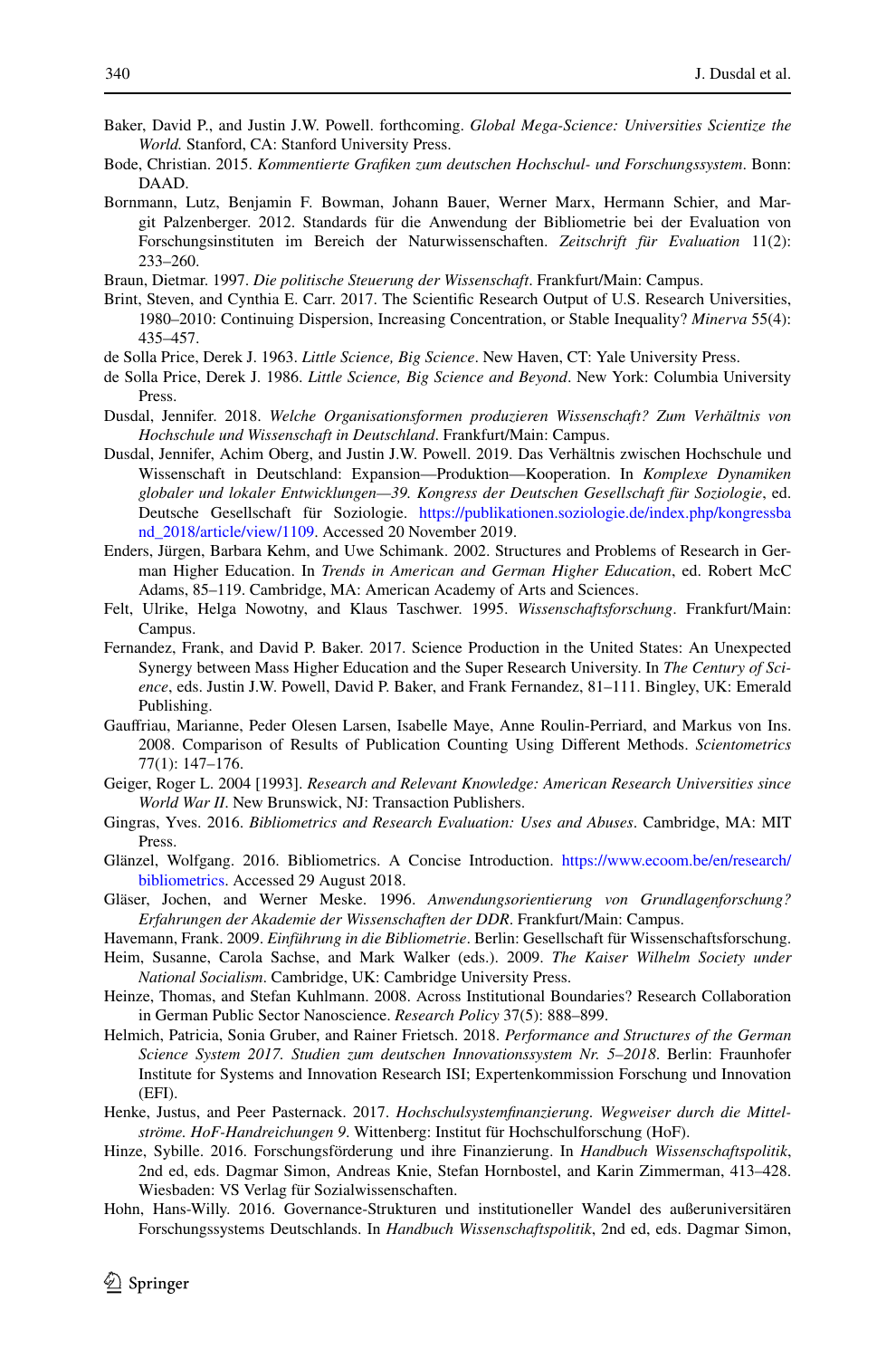Andreas Knie, Stefan Hornbostel, and Karin Zimmerman, 549–572. Wiesbaden: VS Verlag für Sozialwissenschaften.

- <span id="page-22-15"></span>Hüther, Otto, and Georg Krücken. 2018. *Higher Education in Germany—Recent Developments in an International Perspective*. Cham: Springer.
- <span id="page-22-17"></span>Kaiserfeld, Thomas. 2013. Why New Hybrid Organizations are Formed: Historical Perspectives on Epistemic and Academic Drift. *Minerva* 51(2): 171–194.
- <span id="page-22-11"></span>Köhler, Helmut, and Jens Naumann. 1994. Das Hochschulwesen. In *Das Bildungswesen in der Bundesrepublik Deutschland*, eds. Arbeitsgruppe Bildungsbericht am MPI für Bildungsforschung, 634– 683. Reinbek: Rowohlt.

<span id="page-22-1"></span>Kreckel, Reinhard (ed.). 2008. *Zwischen Promotion und Professur*. Leipzig: Akademische Verlagsanstalt.

- <span id="page-22-0"></span>Lenhardt, Gero. 2005. *Hochschulen in Deutschland und den USA*. Wiesbaden: VS Verlag für Sozialwissenschaften.
- <span id="page-22-19"></span>Lin, Chi-Shiou, Mu-Hsuan Huang, and Dar-Zen Chen. 2013. The Infuences of Counting Methods on University Rankings Based on Paper Count and Citation Count. *Journal of Informetrics* 7(3): 611–621.

<span id="page-22-12"></span>Mayntz, Renate. 1994. *Deutsche Forschung im Einigungsprozeß*. Frankfurt/Main: Campus.

- <span id="page-22-10"></span>Meyer, Heinz-Dieter. 2017. *The Design of the University: German, American, and 'World Class'*. Abingdon: Routledge.
- <span id="page-22-8"></span>Mohrman, Kathryn, Wanhua Ma, and David P. Baker. 2008. The Research University in Transition: The Emerging Global Model. *Higher Education Policy* 21(1): 5–27.
- <span id="page-22-22"></span>Musselin, Christine. 2017. *La Grande Course des Universités*. Paris: Presses de Sciences Po.
- <span id="page-22-13"></span>Naumann, Jens. 1990. Das Hochschulwesen. In *Das Bildungswesen in der Bundesrepublik Deutschland*, eds. Arbeitsgruppe Bildungsbericht am MPI für Bildungsforschung, 370–401. Reinbek: Rowohlt.
- <span id="page-22-16"></span>OECD. 2017. *Education at a Glance 2017*. Paris: OECD.
- <span id="page-22-7"></span>OECD.stat. 2019. Main Science and Technology Indicators. [https://stats.oecd.org/Index.aspx?DataS](https://stats.oecd.org/Index.aspx%3fDataSetCode%3dMSTI_PUB) [etCode=MSTI\\_PUB.](https://stats.oecd.org/Index.aspx%3fDataSetCode%3dMSTI_PUB) Accessed 29 August 2018.
- <span id="page-22-3"></span>Oleksiyenko, Anatoly. 2014. On the Shoulders of Giants? Global Science, Resources, Asymmetries, and Repositioning of Research Universities in China and Russia. *Comparative Education Review* 58(3): 482–508.
- <span id="page-22-9"></span>Owen-Smith, Jason. 2018. *Research Universities and the Public Good: Discovery for an Uncertain Future*. Stanford: Stanford University Press.
- <span id="page-22-18"></span>Peacock, Vita. 2016. Academic Precarity as Hierarchical Dependence in the Max Planck Society. *HAU: Journal of Ethnographic Theory* 6(1): 95–119.
- <span id="page-22-21"></span>Powell, Justin J.W. 2018. Higher Education and the Exponential Rise of Science: Competition and Collaboration. In *Emerging Trends in the Social and Behavioral Sciences*, eds. Robert Scott and Marlis Buchmann, 1–17. [https://onlinelibrary.wiley.com/doi/book/10.1002/9781118900772.](https://onlinelibrary.wiley.com/doi/book/10.1002/9781118900772) Accessed 20 November 2019.
- <span id="page-22-23"></span>Powell, Justin J.W., and Heike Solga. 2011. Why are Higher Education Participation Rates in Germany so Low? Institutional Barriers to Higher Education Expansion. *Journal of Education and Work* 24(1): 49–68.
- <span id="page-22-4"></span>Powell, Justin J.W., and Jennifer Dusdal. 2017a. Science Production in Germany, France, Belgium, and Luxembourg: Comparing the Contributions of Research Universities and Institutes to Science, Technology, Engineering, Mathematics, and Health. *Minerva* 55(4): 413–434.
- <span id="page-22-20"></span>Powell, Justin J.W., and Jennifer Dusdal. 2017b. The European Center of Science Productivity: Research Universities and Institutes in France, Germany, and the United Kingdom. In *The Century of Science*, eds. Justin J.W. Powell, David P. Baker, and Frank Fernandez, 55–84. Bingley, UK: Emerald Publishing.
- <span id="page-22-5"></span>Powell, Justin J.W., David P. Baker, and Frank Fernandez (eds.). 2017a. *The Century of Science: The Global Triumph of the Research University, International Perspectives on Education and Society Series, 33*. Bingley, UK: Emerald Publishing.
- <span id="page-22-6"></span>Powell, Justin J.W., Frank Fernandez, John T. Crist, Jennifer Dusdal, Liang Zhang, and David P. Baker. 2017b. Introduction: The Worldwide Triumph of the Research University and Globalizing Science. In *The Century of Science*, eds. Justin J.W. Powell, David P. Baker, and Frank Fernandez, 1–36. Bingley, UK: Emerald Publishing.
- <span id="page-22-14"></span>Pritchard, Rosalind M.O. 2006. Trends in the Restructuring of German Universities. *Comparative Education Review* 50(1): 90–112.
- <span id="page-22-2"></span>Robin, Stéphane, and Torben Schubert. 2013. Cooperation with Public Research Institutions and Success in Innovation: Evidence from France and Germany. *Research Policy* 42(1): 149–166.